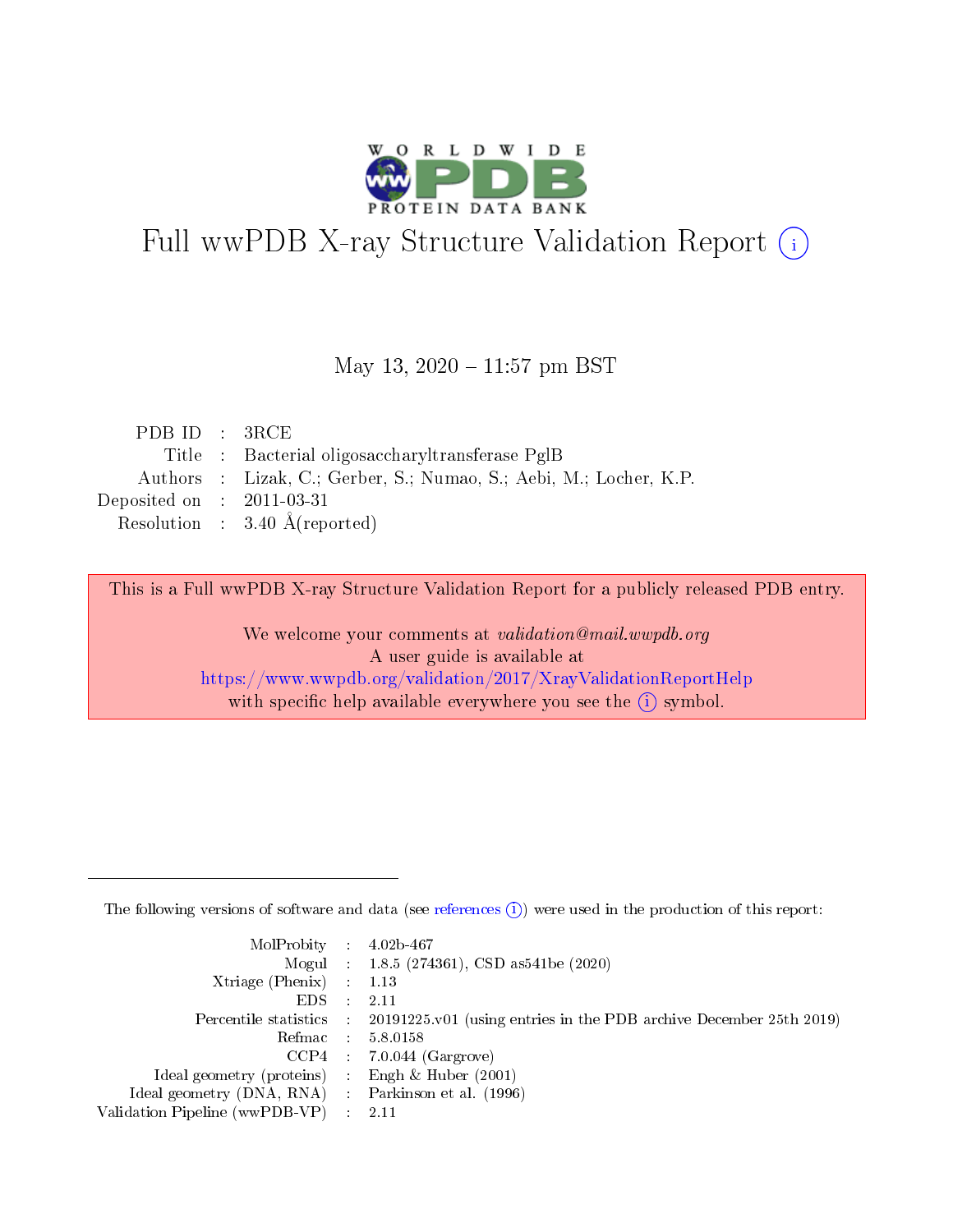# 1 [O](https://www.wwpdb.org/validation/2017/XrayValidationReportHelp#overall_quality)verall quality at a glance  $(i)$

The following experimental techniques were used to determine the structure: X-RAY DIFFRACTION

The reported resolution of this entry is 3.40 Å.

Percentile scores (ranging between 0-100) for global validation metrics of the entry are shown in the following graphic. The table shows the number of entries on which the scores are based.



| Metric                | Whole archive<br>$(\#\text{Entries})$ | Similar resolution<br>$(\#\text{Entries}, \text{resolution range}(\textup{\AA}))$ |  |  |
|-----------------------|---------------------------------------|-----------------------------------------------------------------------------------|--|--|
| $R_{free}$            | 130704                                | $1026(3.48-3.32)$                                                                 |  |  |
| Clashscore            | 141614                                | $1055(3.48-3.32)$                                                                 |  |  |
| Ramachandran outliers | 138981                                | $1038(3.48-3.32)$                                                                 |  |  |
| Sidechain outliers    | 138945                                | $1038(3.48-3.32)$                                                                 |  |  |
| RSRZ outliers         | 127900                                | $2173(3.50-3.30)$                                                                 |  |  |

The table below summarises the geometric issues observed across the polymeric chains and their fit to the electron density. The red, orange, yellow and green segments on the lower bar indicate the fraction of residues that contain outliers for  $>=3, 2, 1$  and 0 types of geometric quality criteria respectively. A grey segment represents the fraction of residues that are not modelled. The numeric value for each fraction is indicated below the corresponding segment, with a dot representing fractions  $\epsilon=5\%$  The upper red bar (where present) indicates the fraction of residues that have poor fit to the electron density. The numeric value is given above the bar.

| Mol | $\mid$ Chain $\mid$ Length | Quality of chain |     |           |  |  |  |
|-----|----------------------------|------------------|-----|-----------|--|--|--|
|     | 794                        | 3%<br>36%        | 47% | 6%<br>10% |  |  |  |
|     |                            | 63%              | 25% | 13%       |  |  |  |

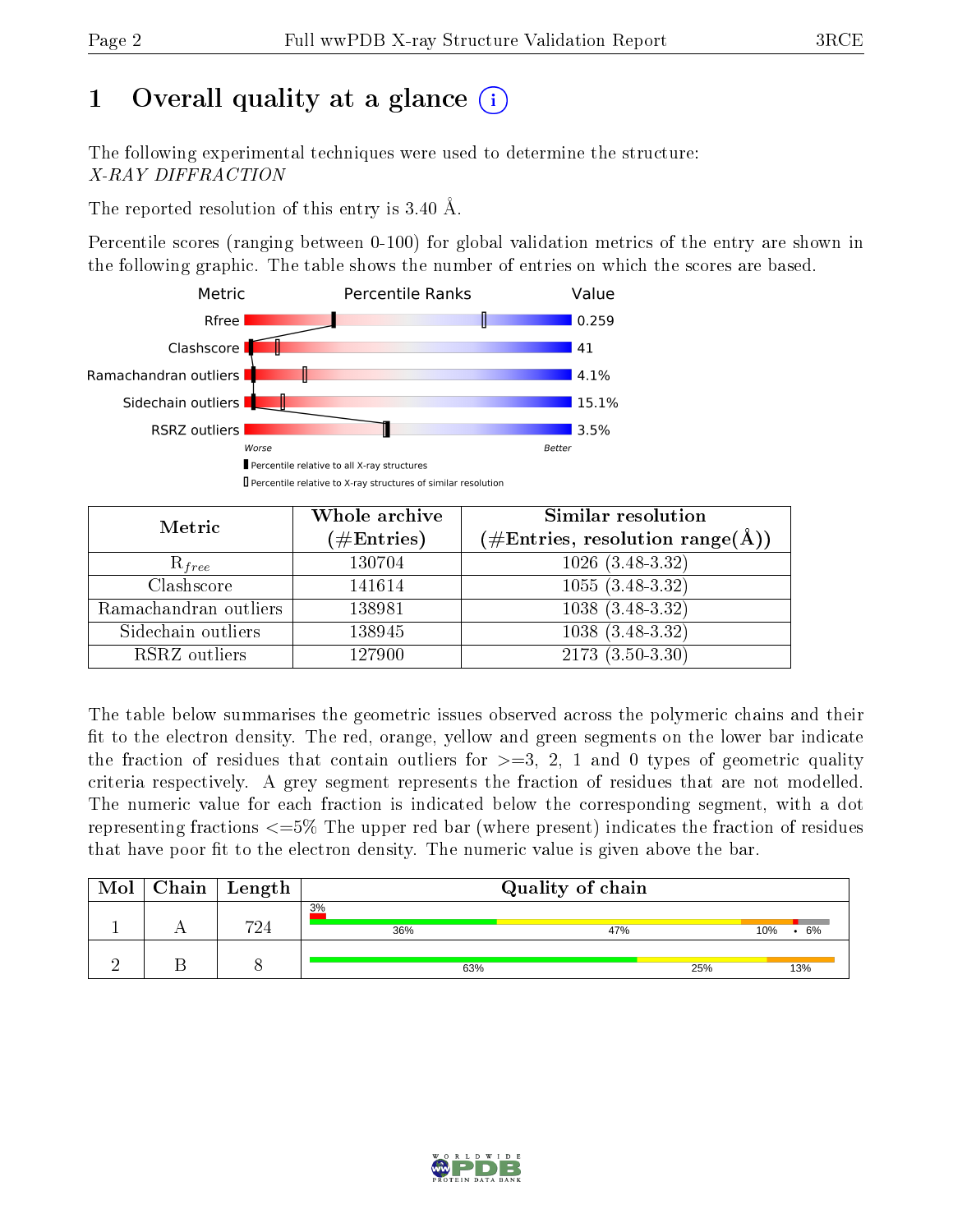# 2 Entry composition (i)

There are 4 unique types of molecules in this entry. The entry contains 5668 atoms, of which 0 are hydrogens and 0 are deuteriums.

In the tables below, the ZeroOcc column contains the number of atoms modelled with zero occupancy, the AltConf column contains the number of residues with at least one atom in alternate conformation and the Trace column contains the number of residues modelled with at most 2 atoms.

Molecule 1 is a protein called Oligosaccharide transferase to N-glycosylate proteins.

| Mol | ${\rm Chain}$ | Residues | Atoms                    |      |     |     |         | ZeroOcc | $\parallel$ AltConf $\parallel$ | Trace |
|-----|---------------|----------|--------------------------|------|-----|-----|---------|---------|---------------------------------|-------|
|     |               | 683      | $\mathrm{Total}$<br>5606 | 3730 | 857 | 990 | ◡<br>29 |         |                                 |       |

| Chain            | Residue        | Modelled   | Actual         | Comment               | Reference  |
|------------------|----------------|------------|----------------|-----------------------|------------|
| A                | $\overline{2}$ | GLU        | <b>LYS</b>     | ENGINEERED MUTATION   | UNP B9KDD4 |
| $\boldsymbol{A}$ | 108            | THR        | ALA            | <b>SEE REMARK 999</b> | UNP B9KDD4 |
| A                | 187            | <b>ILE</b> | VAL            | <b>SEE REMARK 999</b> | UNP B9KDD4 |
| А                | 227            | ALA        | <b>THR</b>     | SEE REMARK 999        | UNP B9KDD4 |
| $\boldsymbol{A}$ | 275            | <b>SER</b> | LEU            | <b>SEE REMARK 999</b> | UNP B9KDD4 |
| $\boldsymbol{A}$ | 536            | <b>GLN</b> | <b>LYS</b>     | SEE REMARK 999        | UNP B9KDD4 |
| A                | 550            | <b>ASN</b> | <b>ASP</b>     | <b>SEE REMARK 999</b> | UNP B9KDD4 |
| $\boldsymbol{A}$ | 681            | <b>ALA</b> | <b>SER</b>     | <b>SEE REMARK 999</b> | UNP B9KDD4 |
| A                | 699            | <b>VAL</b> | ILE            | SEE REMARK 999        | UNP B9KDD4 |
| $\bf{A}$         | 713            | GLU        |                | <b>EXPRESSION TAG</b> | UNP B9KDD4 |
| $\boldsymbol{A}$ | 714            | PHE        |                | <b>EXPRESSION TAG</b> | UNP B9KDD4 |
| $\bf{A}$         | 715            | <b>HIS</b> | ÷.             | <b>EXPRESSION TAG</b> | UNP B9KDD4 |
| А                | 716            | <b>HIS</b> | $\blacksquare$ | <b>EXPRESSION TAG</b> | UNP B9KDD4 |
| $\bf{A}$         | 717            | <b>HIS</b> | ÷.             | <b>EXPRESSION TAG</b> | UNP B9KDD4 |
| $\bf{A}$         | 718            | <b>HIS</b> | $\blacksquare$ | <b>EXPRESSION TAG</b> | UNP B9KDD4 |
| $\bf{A}$         | 719            | <b>HIS</b> | ÷              | <b>EXPRESSION TAG</b> | UNP B9KDD4 |
| А                | 720            | <b>HIS</b> | $\blacksquare$ | <b>EXPRESSION TAG</b> | UNP B9KDD4 |
| A                | 721            | <b>HIS</b> | $\blacksquare$ | <b>EXPRESSION TAG</b> | UNP B9KDD4 |
| $\boldsymbol{A}$ | 722            | <b>HIS</b> | ÷              | <b>EXPRESSION TAG</b> | UNP B9KDD4 |
| А                | 723            | <b>HIS</b> | Ξ.             | <b>EXPRESSION TAG</b> | UNP B9KDD4 |
| $\boldsymbol{A}$ | 724            | <b>HIS</b> |                | <b>EXPRESSION TAG</b> | UNP B9KDD4 |

There are 21 discrepancies between the modelled and reference sequences:

Molecule 2 is a protein called Substrate Mimic Peptide.

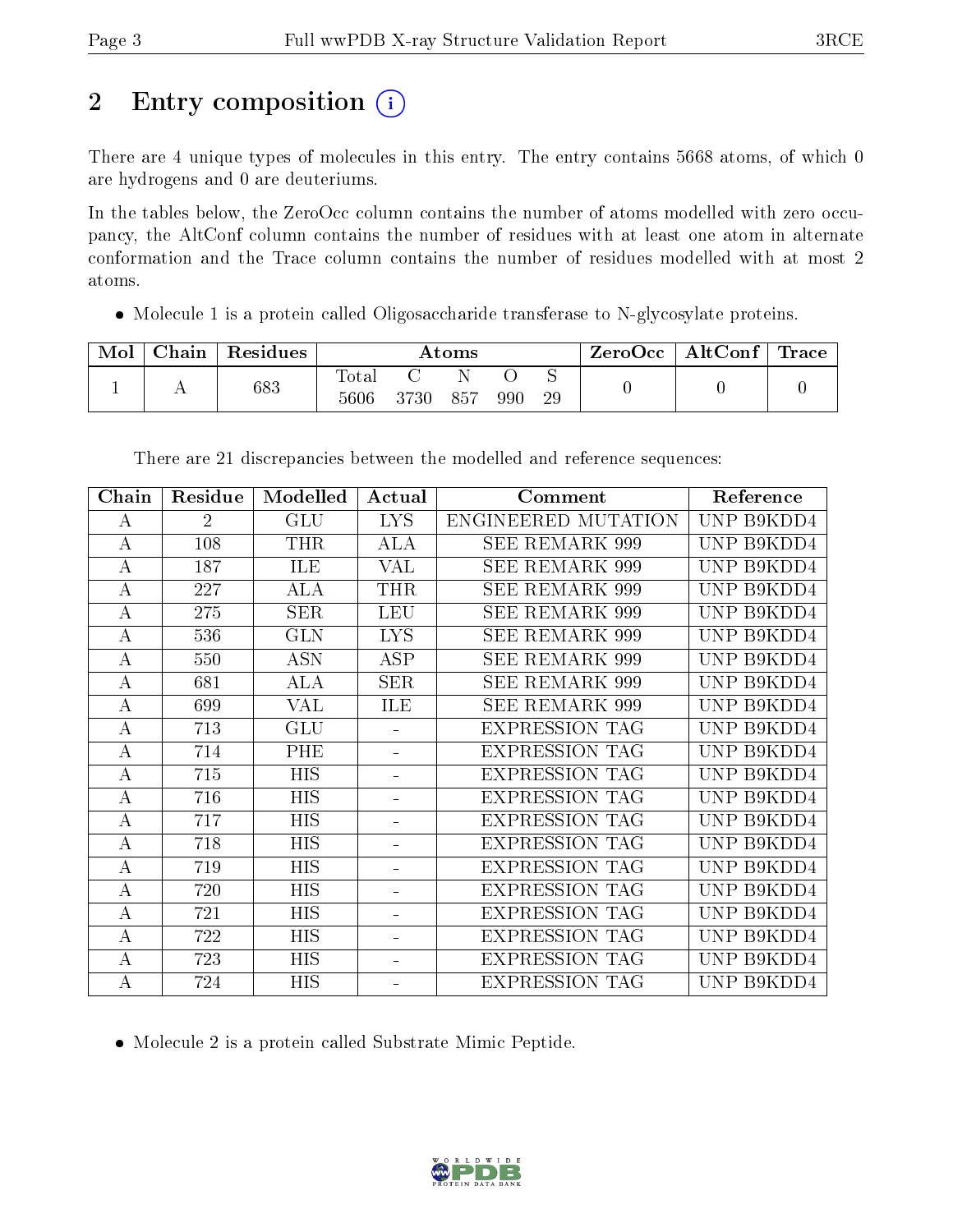|  | $\mid$ Mol $\mid$ Chain $\mid$ Residues | Atoms   |  | ZeroOcc   AltConf   Trace |  |  |  |
|--|-----------------------------------------|---------|--|---------------------------|--|--|--|
|  |                                         | Total C |  | 33 11 15                  |  |  |  |

Molecule 3 is MAGNESIUM ION (three-letter code: MG) (formula: Mg).

|  | $\text{Mol}$   Chain   Residues | Atoms | $^{\circ}$ ZeroOcc   AltConf $^{\circ}$ |
|--|---------------------------------|-------|-----------------------------------------|
|  |                                 | Total |                                         |

• Molecule 4 is water.

|  | $\text{Mol}$   Chain   Residues | Atoms | ZeroOcc   AltConf |
|--|---------------------------------|-------|-------------------|
|  |                                 | Total |                   |

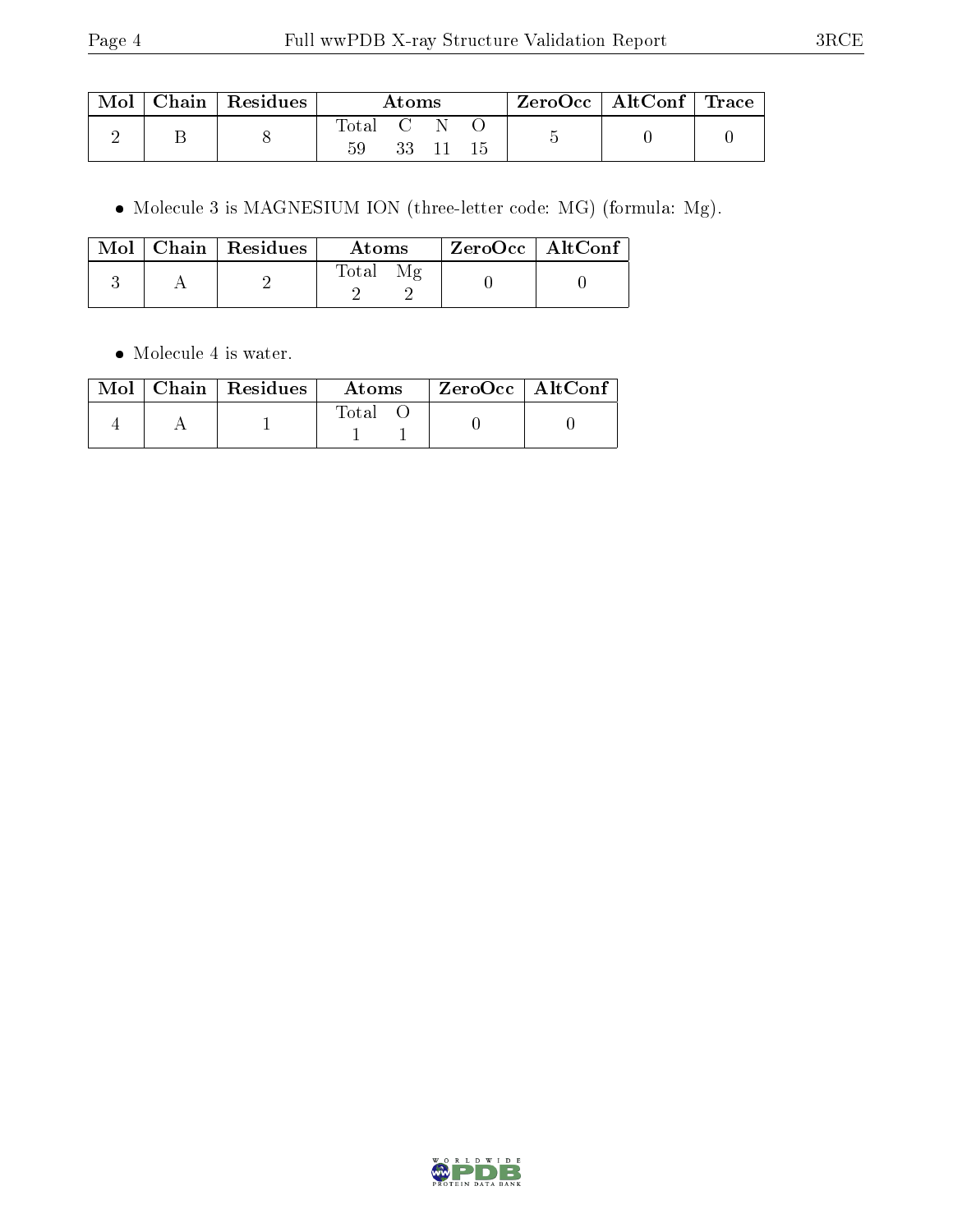## 3 Residue-property plots  $(i)$

These plots are drawn for all protein, RNA and DNA chains in the entry. The first graphic for a chain summarises the proportions of the various outlier classes displayed in the second graphic. The second graphic shows the sequence view annotated by issues in geometry and electron density. Residues are color-coded according to the number of geometric quality criteria for which they contain at least one outlier: green  $= 0$ , yellow  $= 1$ , orange  $= 2$  and red  $= 3$  or more. A red dot above a residue indicates a poor fit to the electron density (RSRZ  $> 2$ ). Stretches of 2 or more consecutive residues without any outlier are shown as a green connector. Residues present in the sample, but not in the model, are shown in grey.



• Molecule 1: Oligosaccharide transferase to N-glycosylate proteins

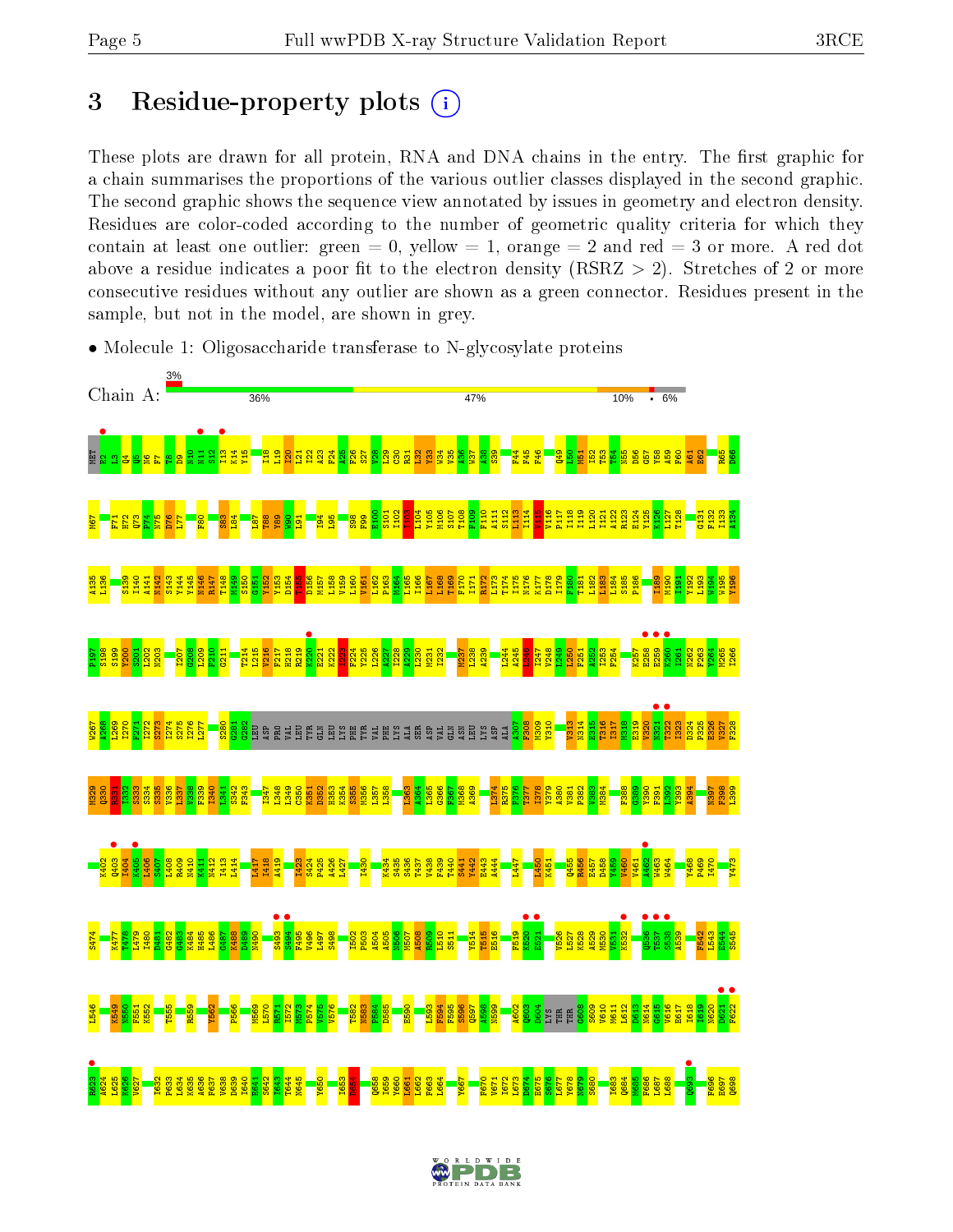

• Molecule 2: Substrate Mimic Peptide

| $\gamma_{\text{hoin}}$<br>. | 63% | 25% | 13% |
|-----------------------------|-----|-----|-----|
|                             |     |     |     |



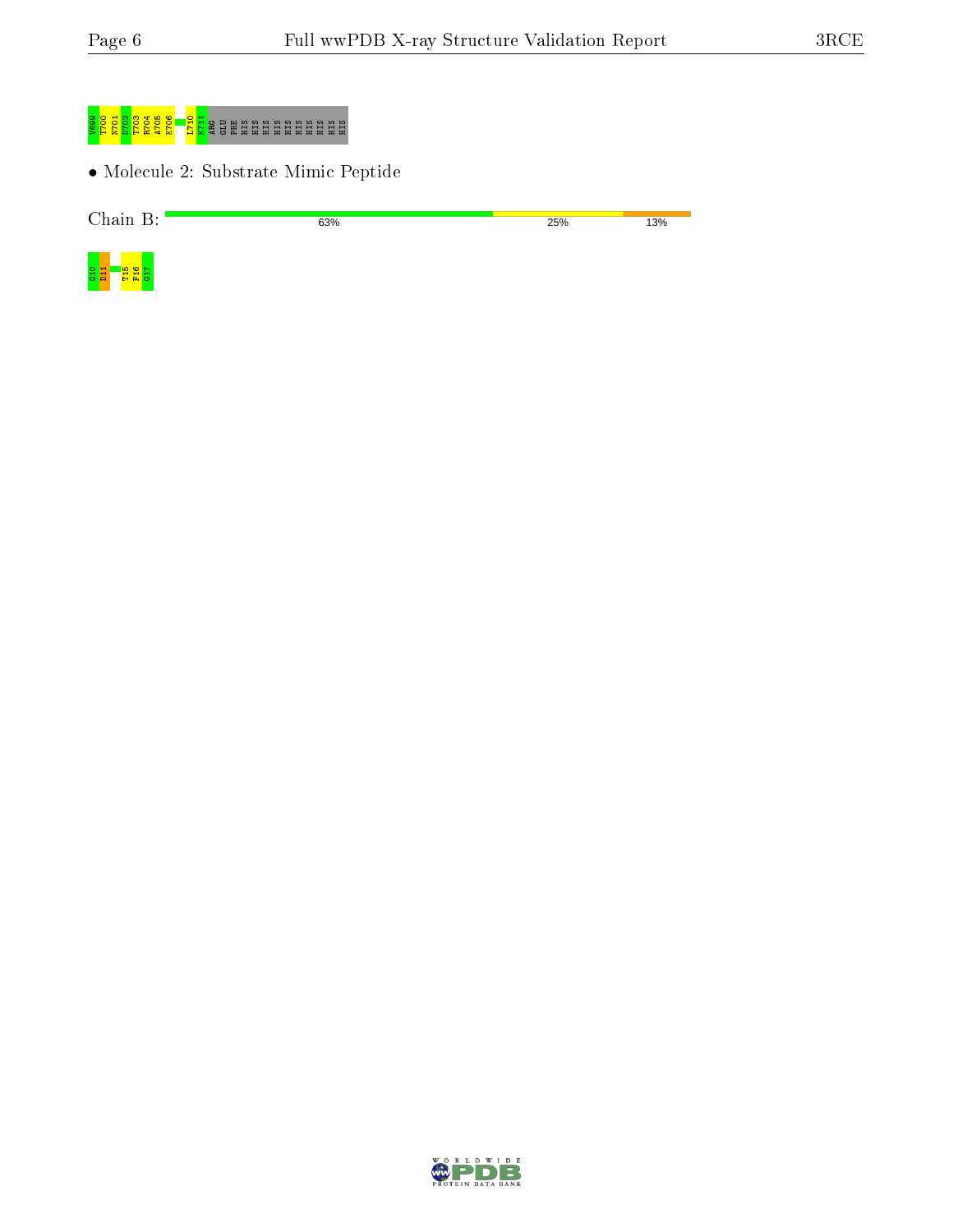## 4 Data and refinement statistics  $(i)$

| Property                                                             | Value                                              | Source                       |
|----------------------------------------------------------------------|----------------------------------------------------|------------------------------|
| Space group                                                          | P 21 21 21                                         | Depositor                    |
| Cell constants                                                       | $116.10\text{\AA}$<br>$85.06\text{\AA}$<br>175.04Å |                              |
| a, b, c, $\alpha$ , $\beta$ , $\gamma$                               | $90.00^\circ$<br>$90.00^\circ$<br>$90.00^\circ$    | Depositor                    |
| Resolution $(A)$                                                     | $\overline{29.98}$ - 3.40                          | Depositor                    |
|                                                                      | $29.98 - 3.40$                                     | <b>EDS</b>                   |
| % Data completeness                                                  | $(Not\ available)$ (29.98-3.40)                    | Depositor                    |
| (in resolution range)                                                | 97.4 (29.98-3.40)                                  | <b>EDS</b>                   |
| $R_{merge}$                                                          | (Not available)                                    | Depositor                    |
| $\mathrm{R}_{sym}$                                                   | (Not available)                                    | Depositor                    |
| $\langle I/\sigma(I) \rangle^{-1}$                                   | $1.70$ (at $3.39\AA$ )                             | Xtriage                      |
| Refinement program                                                   | PHENIX (phenix.refine: 1.6.4 486)                  | Depositor                    |
| $R, R_{free}$                                                        | $\overline{0.238}$ ,<br>0.271                      | Depositor                    |
|                                                                      | $0.230$ ,<br>0.259                                 | DCC                          |
| $R_{free}$ test set                                                  | 2000 reflections $(8.39\%)$                        | wwPDB-VP                     |
| Wilson B-factor $(A^2)$                                              | 112.7                                              | Xtriage                      |
| Anisotropy                                                           | 0.015                                              | Xtriage                      |
| Bulk solvent $k_{sol}(e/\mathring{A}^3)$ , $B_{sol}(\mathring{A}^2)$ | $0.25$ , $71.3$                                    | <b>EDS</b>                   |
| L-test for twinning <sup>2</sup>                                     | $< L >$ = 0.49, $< L^2 >$ = 0.32                   | $\overline{\text{X}}$ triage |
| Estimated twinning fraction                                          | No twinning to report.                             | Xtriage                      |
| $F_o, F_c$ correlation                                               | 0.90                                               | <b>EDS</b>                   |
| Total number of atoms                                                | 5668                                               | wwPDB-VP                     |
| Average B, all atoms $(A^2)$                                         | 129.0                                              | wwPDB-VP                     |

Xtriage's analysis on translational NCS is as follows: The largest off-origin peak in the Patterson function is  $4.07\%$  of the height of the origin peak. No significant pseudotranslation is detected.

<sup>&</sup>lt;sup>2</sup>Theoretical values of  $\langle |L| \rangle$ ,  $\langle L^2 \rangle$  for acentric reflections are 0.5, 0.333 respectively for untwinned datasets, and 0.375, 0.2 for perfectly twinned datasets.



<span id="page-6-1"></span><span id="page-6-0"></span><sup>1</sup> Intensities estimated from amplitudes.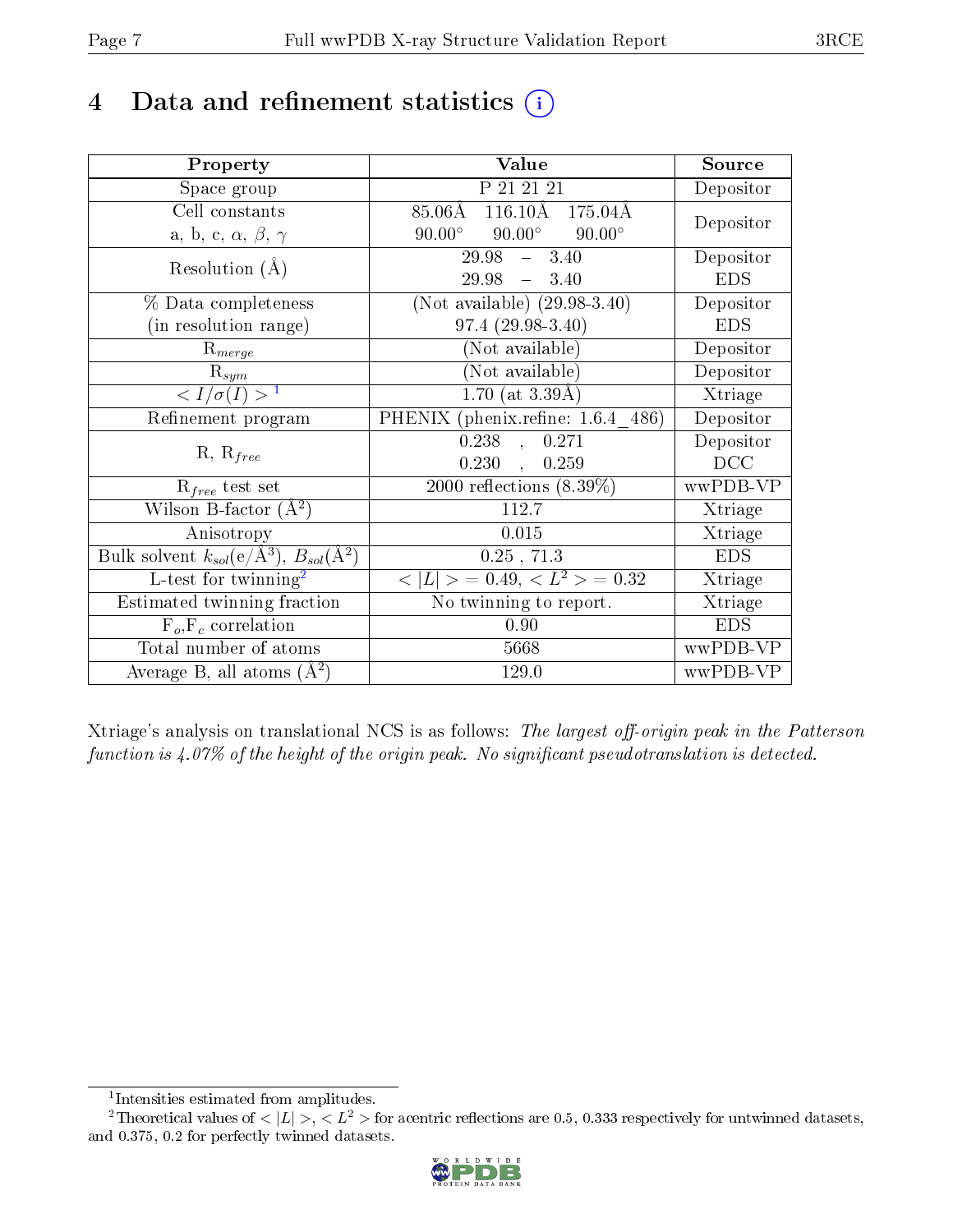# 5 Model quality  $(i)$

### 5.1 Standard geometry  $(i)$

Bond lengths and bond angles in the following residue types are not validated in this section: MG, PPN

The Z score for a bond length (or angle) is the number of standard deviations the observed value is removed from the expected value. A bond length (or angle) with  $|Z| > 5$  is considered an outlier worth inspection. RMSZ is the root-mean-square of all Z scores of the bond lengths (or angles).

| Mol | Chain |      | Bond lengths | Bond angles |                     |  |
|-----|-------|------|--------------|-------------|---------------------|--|
|     |       | RMSZ | $\# Z  > 5$  | RMSZ        | $\# Z  > 5$         |  |
|     |       | 0.53 | 0/5752       | 0.71        | 2/7791              |  |
| 2   | В     | 0.53 | ′43          | 0.83        | /55                 |  |
| ΔH  | ΑH    | 0.53 | 0/5795       | 0.71        | $(0.0\%)$<br>2/7846 |  |

There are no bond length outliers.

All (2) bond angle outliers are listed below:

| Mol | $\mid$ Chain $\mid$ Res $\mid$ Type |     |       | Atoms                             | Observed( $^{\circ}$ )   Ideal( $^{\circ}$ ) |        |
|-----|-------------------------------------|-----|-------|-----------------------------------|----------------------------------------------|--------|
|     |                                     | 337 |       | LEU $\vert$ CA-CB-CG $\vert$ 5.76 | 128.54                                       | 115.30 |
|     |                                     | 246 | LEU – | $\vert$ CA-CB-CG $\vert$ 5.10     | 127 03                                       | 115.30 |

There are no chirality outliers.

There are no planarity outliers.

### 5.2 Too-close contacts  $\overline{a}$

In the following table, the Non-H and H(model) columns list the number of non-hydrogen atoms and hydrogen atoms in the chain respectively. The H(added) column lists the number of hydrogen atoms added and optimized by MolProbity. The Clashes column lists the number of clashes within the asymmetric unit, whereas Symm-Clashes lists symmetry related clashes.

|  |      | Mol   Chain   Non-H   $H (model)$   $H (added)$ |      |     | Clashes   Symm-Clashes |
|--|------|-------------------------------------------------|------|-----|------------------------|
|  | 5606 |                                                 | 5628 | 465 |                        |
|  | 59   |                                                 |      |     |                        |
|  |      |                                                 |      |     |                        |
|  |      |                                                 |      |     |                        |
|  | 5668 |                                                 | 5670 | 466 |                        |

The all-atom clashscore is defined as the number of clashes found per 1000 atoms (including

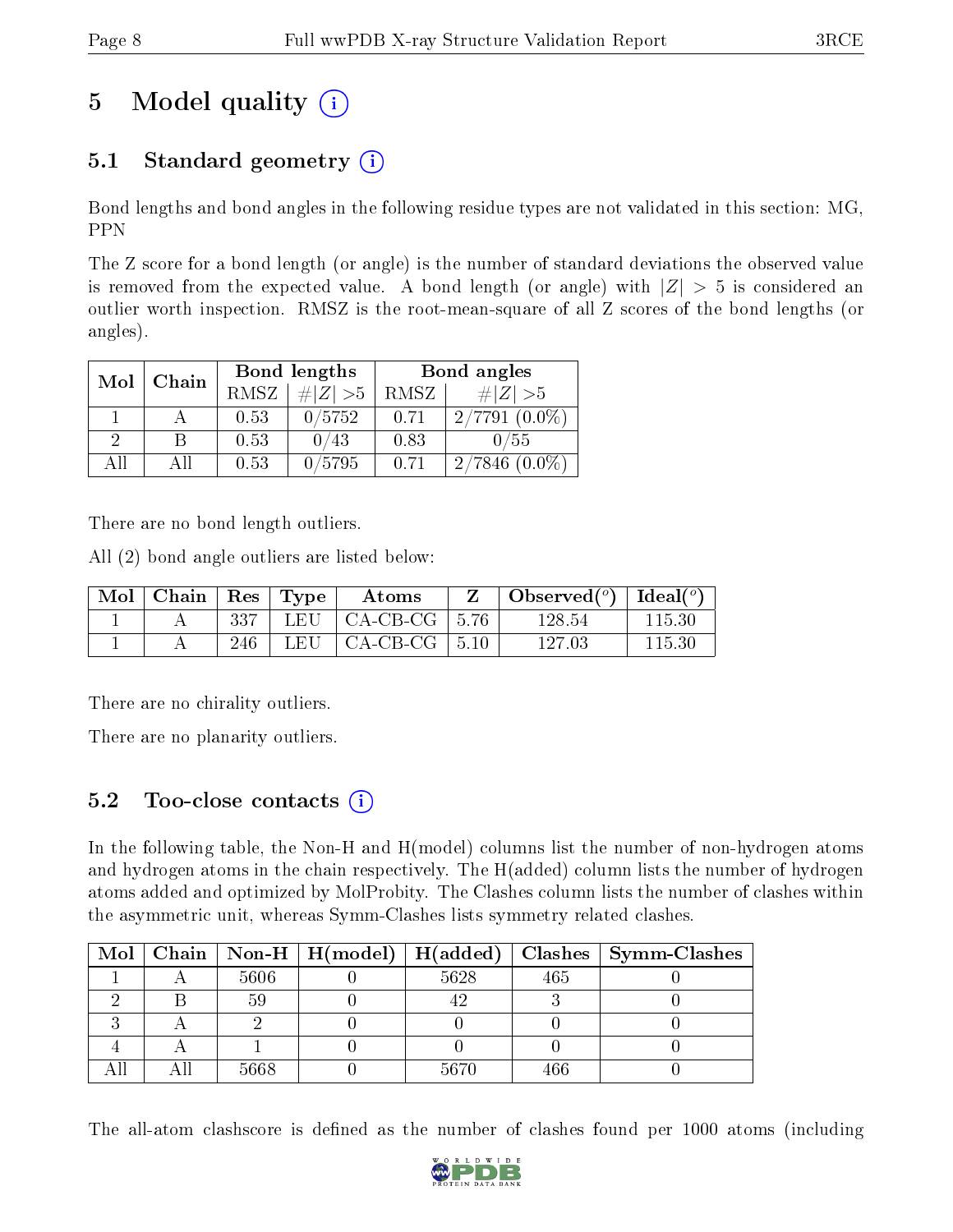hydrogen atoms). The all-atom clashscore for this structure is 41.

All (466) close contacts within the same asymmetric unit are listed below, sorted by their clash magnitude.

| Atom-1                          | Atom-2              | Interatomic      | Clash         |
|---------------------------------|---------------------|------------------|---------------|
|                                 |                     | distance $(\AA)$ | overlap $(A)$ |
| 1: A: 169: THR: HG21            | 1: A:185: SER:HB3   | 1.22             | 1.14          |
| 1: A:488: LYS: HD3              | 1: A:488: LYS:O     | 1.47             | 1.09          |
| 1: A:20: ILE: HG13              | 1: A:119: ILE: HD11 | 1.25             | 1.06          |
| 1: A:329:MET:HE1                | 1:A:336:VAL:HG13    | 1.39             | $1.03\,$      |
| 1:A:173:LEU:HB2                 | 1: A:181:THR:HG21   | 1.41             | 0.98          |
| 1:A:572:ILE:HG22                | 1: A:576: VAL:HG23  | 1.47             | 0.96          |
| 1: A:140: ILE: HG22             | 1:A:426:ALA:HB1     | 1.48             | $\rm 0.95$    |
| 1: A: 169: THR: CG2             | 1:A:185:SER:HB3     | 1.96             | 0.95          |
| 1:A:456:ARG:HH11                | 1:A:456:ARG:HA      | 1.34             | 0.92          |
| 1: A: 442: TYR: HD1             | 1:A:442:TYR:H       | 1.18             | 0.92          |
| 1: A: 237: MET:HG3              | 1: A:280: SER:HB3   | 1.51             | 0.91          |
| 1:A:144:TYR:HA                  | 1: A:378: ILE: HD11 | 1.53             | 0.89          |
| 1:A:323:ILE:HD11                | 1: A:374:LEU:HD12   | 1.56             | 0.87          |
| 1: A:329: MET:CE                | 1:A:336:VAL:HG13    | 2.06             | 0.86          |
| 1: A: 325: PRO:O                | 1: A:329: MET:HG2   | 1.79             | 0.83          |
| 1: A:664:LEU:HD21               | 1:A:687:LEU:HD22    | 1.61             | 0.82          |
| 1: A:67: MET:HA                 | 1: A:80:PHE:HE1     | 1.44             | 0.82          |
| 1: A:67: MET:HG2                | 1: A:80:PHE:CD1     | 2.13             | 0.82          |
| 1: A: 336: VAL: O               | 1: A:340: ILE: HG12 | 1.81             | 0.81          |
| 1: A: 125: TYR: HE1             | 1: A: 356: MET: HE3 | 1.45             | 0.81          |
| 1: A:31: ARG:NH2                | 1: A: 139: SER: O   | 2.14             | 0.81          |
| 1: A:488: LYS: HD3              | 1:A:488:LYS:C       | 2.00             | 0.80          |
| 1:A:186:PRO:O                   | 1: A:190:MET:HG3    | 1.80             | 0.80          |
| 1:A:31:ARG:HB2                  | 1: A:108:THR:HG23   | 1.63             | 0.80          |
| 1: A:663:PHE:CD1                | 1: A:670: PHE:CE2   | 2.70             | 0.79          |
| 1:A:488:LYS:NZ                  | 1: A:526: VAL: N    | 2.30             | 0.79          |
| 1:A:583:ASN:HD21                | 1:A:585:ASP:HB2     | 1.48             | 0.79          |
| 1:A:317:ILE:HD11                | 1:A:485:HIS:CE1     | 2.17             | 0.78          |
| 1:A:460:VAL:HG11                | 1:A:470:ILE:HG21    | 1.65             | 0.78          |
| 1: A:125: TYR:OH                | 1: A:171: ILE: HD13 | 1.85             | 0.77          |
| 1:A:460:VAL:HG23                | 1: A:562:TYR:HB2    | 1.67             | 0.77          |
| 1:A:270:ILE:O                   | 1:A:274:ILE:HG13    | 1.84             | 0.77          |
| 1:A:169:THR:HG21                | 1:A:185:SER:CB      | 2.08             | 0.76          |
| $1: A:698: \overline{GLN:HE22}$ | 1:A:701:ASN:HD22    | 1.30             | 0.76          |
| 1:A:20:ILE:CG1                  | 1: A:119: ILE: HD11 | 2.11             | 0.75          |
| 1:A:334:SER:O                   | 1: A: 335: SER: HB2 | 1.84             | 0.75          |
| 1: A:207: ILE: HG23             | 1:A:231:MET:HE2     | 1.66             | 0.75          |
| 1: A:53:THR:O                   | 1: A:53:THR:HG22    | 1.85             | 0.75          |

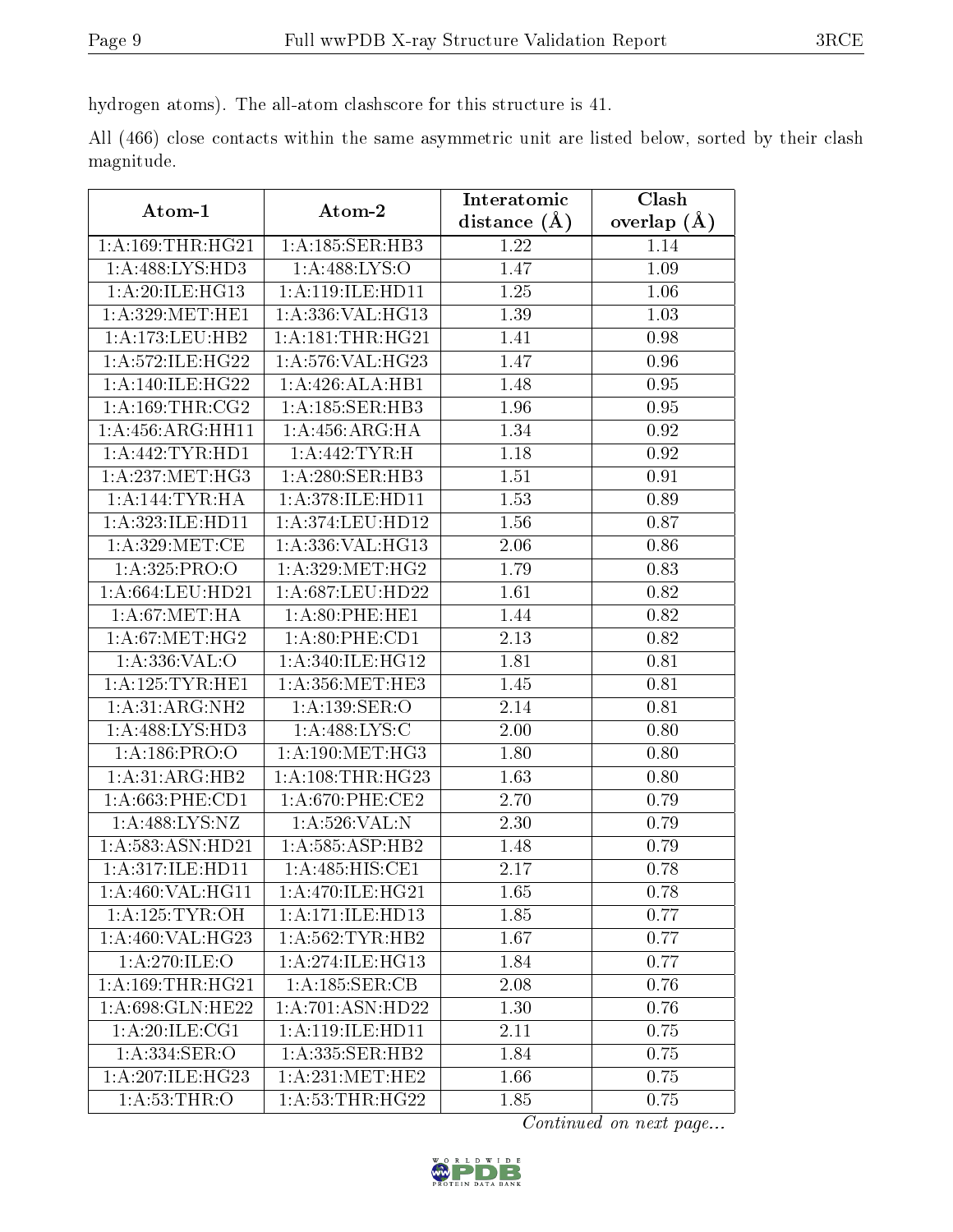| Continuea from previous page  |                      | Interatomic    | Clash           |
|-------------------------------|----------------------|----------------|-----------------|
| Atom-1                        | Atom-2               | distance $(A)$ | overlap $(\AA)$ |
| 1:A:147:ARG:NH2               | 1:A:319:GLU:HG3      | 2.02           | 0.74            |
| 1: A:263:PHE:HB3              | 1:A:267:TRP:HE1      | 1.52           | 0.74            |
| 1: A:179: ILE: HG23           | 1: A: 182: LEU: HD12 | 1.68           | 0.74            |
| 1:A:322:THR:O                 | 1:A:323:ILE:HG12     | 1.88           | 0.74            |
| 1: A: 313: VAL: HG21          | 1: A:485: HIS:O      | 1.88           | 0.74            |
| 1: A:67: MET:HA               | 1: A:80: PHE:CE1     | 2.23           | 0.73            |
| 1: A:18: ILE: O               | 1:A:22:ILE:HG13      | 1.88           | 0.73            |
| 1:A:317:ILE:HD11              | 1: A:485: HIS: HE1   | 1.52           | 0.73            |
| 1: A:663:PHE:HD1              | $1: A:670:$ PHE:CD2  | 2.07           | 0.73            |
| 1: A:88:THR:HG23              | 1: A: 106: MET: SD   | 2.28           | 0.72            |
| 1: A:507: MET:CE              | 1: A:511: SER:HB3    | 2.19           | 0.72            |
| 1: A:663:PHE:HD1              | 1: A:670: PHE:CE2    | 2.08           | 0.72            |
| 1: A:83: SER:HB3              | 1: A:195:TRP:HA      | 1.71           | 0.71            |
| 1: A:60:PHE:CD1               | 1:A:84:LEU:HD23      | 2.25           | 0.71            |
| 1: A:91: LEU:O                | 1:A:95:LEU:HD12      | 1.89           | 0.71            |
| 1:A:145:TYR:CZ                | 1:A:430:ILE:HG23     | 2.25           | 0.71            |
| 1:A:262:ASN:H                 | 1:A:265:MET:HE3      | 1.53           | 0.71            |
| 1:A:409:ARG:O                 | 1: A:413: ILE: HG13  | 1.91           | 0.70            |
| 1: A: 33: TYR: C              | 1: A: 33: TYR: CD2   | 2.63           | 0.70            |
| 1: A:343: PHE: HD1            | 1: A: 384: MET: HE3  | 1.55           | 0.70            |
| 1:A:73:GLN:NE2                | 1:A:456:ARG:HB3      | 2.07           | 0.70            |
| 1: A:595: PHE:CD2             | 1:A:596:SER:N        | 2.60           | 0.69            |
| 1:A:661:LEU:HD12              | 1:A:662:LEU:N        | 2.07           | 0.69            |
| 1:A:488:LYS:NZ                | 1: A:526: VAL:H      | 1.90           | 0.69            |
| 1:A:322:THR:C                 | 1:A:323:ILE:HG12     | 2.13           | 0.69            |
| $1:A:437:\overline{THR:HB}$   | 1: A: 439: PHE: O    | 1.93           | 0.69            |
| 1:A:246:LEU:HD12              | 1:A:250:LEU:HD12     | 1.75           | 0.69            |
| 1:A:26:PHE:CD2                | 1:A:136:LEU:HD22     | 2.28           | 0.68            |
| 1: A: 125: TYR: HE1           | 1: A: 356: MET:CE    | 2.06           | 0.68            |
| 1: A:507: MET:HE3             | 1: A:511: SER:HB3    | 1.75           | 0.68            |
| 1:A:20:ILE:HG13               | 1:A:119:ILE:CD1      | 2.13           | 0.68            |
| 1: A:637:PHE:HE2              | 1:A:639:ASP:HB2      | 1.58           | 0.68            |
| 1:A:158:LEU:HB2               | 1: A: 195: TRP: CH2  | 2.28           | 0.68            |
| 1: A:618: ILE: HD13           | 1: A:661:LEU:HD21    | 1.76           | 0.68            |
| 1: A:323: ILE: CG2            | 1:A:327:VAL:HB       | 2.24           | 0.67            |
| 1: A:394: ALA:O               | 1:A:397:ASN:HB2      | 1.94           | 0.67            |
| 1: A:124: GLU: OE1            | 1: A: 124: GLU: HA   | 1.95           | 0.67            |
| 1:A:507:MET:O                 | 1:A:508:ALA:C        | 2.31           | 0.67            |
| 1:A:262:ASN:O                 | 1: A:265: MET:HG2    | 1.95           | 0.67            |
| $1:A:147:A\overline{RG:HH21}$ | 1:A:319:GLU:HG3      | 1.60           | 0.67            |
| 1:A:207:ILE:HG12              | 1: A:231:MET:HE3     | 1.75           | 0.67            |

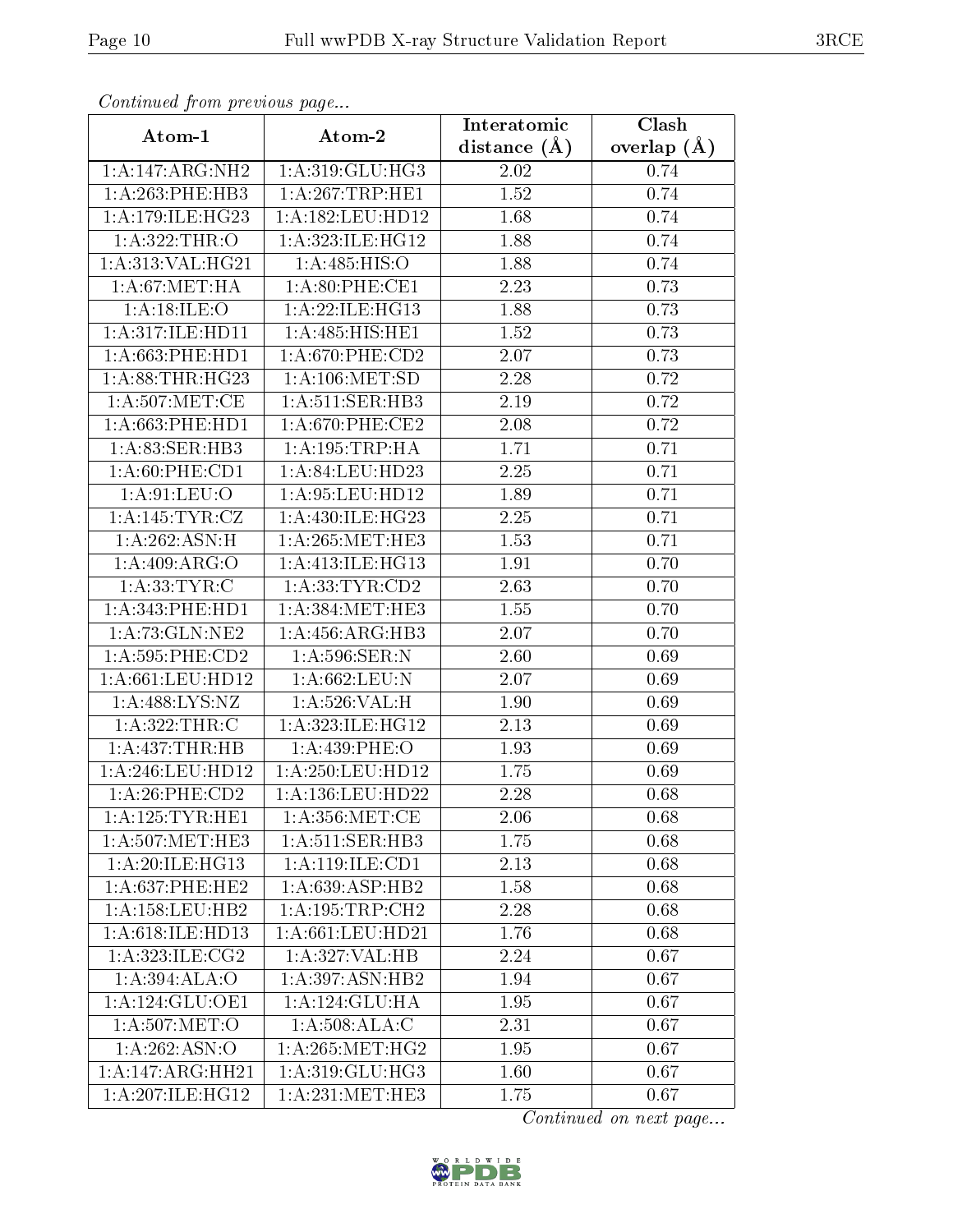| Continuea from previous page |                      | Interatomic    | Clash         |
|------------------------------|----------------------|----------------|---------------|
| Atom-1                       | Atom-2               | distance $(A)$ | overlap $(A)$ |
| 1: A:528: LYS: HE2           | 1: A: 532: LYS: HE3  | 1.77           | 0.67          |
| 1:A:642:SER:HB3              | 1:A:645:ASN:HD22     | 1.59           | 0.67          |
| 1: A:172: ARG: HB3           | 1: A:172:ARG:HH11    | 1.60           | 0.66          |
| 1: A:39: SER: HA             | 1:A:45:PHE:CZ        | 2.30           | 0.66          |
| 1:A:323:ILE:HG21             | 1:A:327:VAL:HB       | 1.78           | 0.66          |
| 1: A:140: ILE: HG22          | 1:A:426:ALA:CB       | 2.25           | 0.66          |
| 1: A:75: ASN:ND2             | 1: A:519: PHE:HB3    | 2.10           | 0.66          |
| 1:A:111:ALA:CB               | 1: A:148:THR:CG2     | 2.73           | 0.66          |
| 1:A:461:VAL:H G22            | 1: A:479:LEU:HD12    | 1.78           | 0.66          |
| 1: A:569:MET:HG2             | 1: A:569:MET:O       | 1.95           | 0.66          |
| 1: A:148:THR:HG22            | 1:A:148:THR:O        | 1.95           | 0.65          |
| 1:A:111:ALA:HB3              | 1:A:148:THR:CG2      | 2.27           | 0.65          |
| 1:A:488:LYS:HZ3              | 1: A:527:LEU:H       | <b>1.43</b>    | 0.65          |
| 1: A:624:ALA:HA              | 1: A:632: ILE: O     | 1.97           | 0.65          |
| 1:A:698:GLN:NE2              | 1:A:701:ASN:HB2      | 2.11           | 0.65          |
| 1: A:510:LEU:HB3             | 1: A:530:MET:HE1     | 1.77           | 0.65          |
| 1: A:640: ILE: CD1           | 1:A:688:LEU:HD23     | 2.27           | 0.65          |
| 1: A:442:TYR:CD1             | 1:A:442:TYR:N        | 2.66           | 0.64          |
| 1:A:349:LEU:CD2              | 1: A: 356: MET:HG2   | 2.27           | 0.64          |
| 1: A:413: ILE: HG22          | 1: A: 417: LEU: CD1  | 2.28           | 0.64          |
| 1: A: 195: TRP: CD2          | 1:A:195:TRP:O        | 2.51           | 0.64          |
| 1:A:503:PRO:HA               | 1:A:546:LEU:O        | 1.97           | 0.64          |
| 1:A:193:LEU:HD13             | 1:A:203:ASN:ND2      | 2.13           | 0.64          |
| 1:A:4:GLN:HG2                | 1: A:4: GLN:O        | 1.98           | 0.64          |
| 1: A:514:TYR:HE1             | 1: A: 555: THR: HG21 | 1.63           | 0.64          |
| 1: A:514:TYR:CE1             | 1: A: 555: THR: HG21 | 2.32           | 0.64          |
| 1:A:119:ILE:HG22             | 1: A: 131: GLY: C    | 2.18           | 0.63          |
| 1: A: 355: SER: O            | 1:A:358:LEU:HB2      | 1.97           | 0.63          |
| 1: A:664:LEU:HD21            | $1: A:687:LEU:$ CD2  | 2.27           | 0.63          |
| 1: A:640: ILE: HD11          | 1:A:688:LEU:HD23     | 1.79           | 0.63          |
| 1: A:37:TRP:CE2              | 1: A: 434: LYS: HD3  | 2.34           | 0.63          |
| 1:A:488:LYS:HZ2              | 1:A:526:VAL:H        | 1.46           | 0.63          |
| 1:A:71:PHE:CD2               | 1:A:72:HIS:O         | 2.52           | 0.63          |
| 1:A:354:LYS:O                | 1:A:357:LEU:HB2      | 1.99           | 0.63          |
| 1: A:413: ILE: O             | 1:A:417:LEU:HD12     | 1.99           | 0.62          |
| 1:A:111:ALA:CB               | 1: A:148:THR:HG21    | 2.30           | 0.62          |
| 1: A:542:PHE:CD2             | 1: A:542:PHE:C       | 2.73           | 0.62          |
| 1:A:195:TRP:O                | 1: A:195:TRP:CE3     | 2.52           | 0.62          |
| 1:A:230:LEU:HD22             | 1:A:247:ILE:HD13     | 1.80           | 0.61          |
| 1: A:272: ILE: HG22          | 1:A:273:SER:N        | 2.14           | 0.61          |
| 1: A:57: GLY: HA2            | 1: A: 153: TYR: O    | 2.01           | 0.60          |

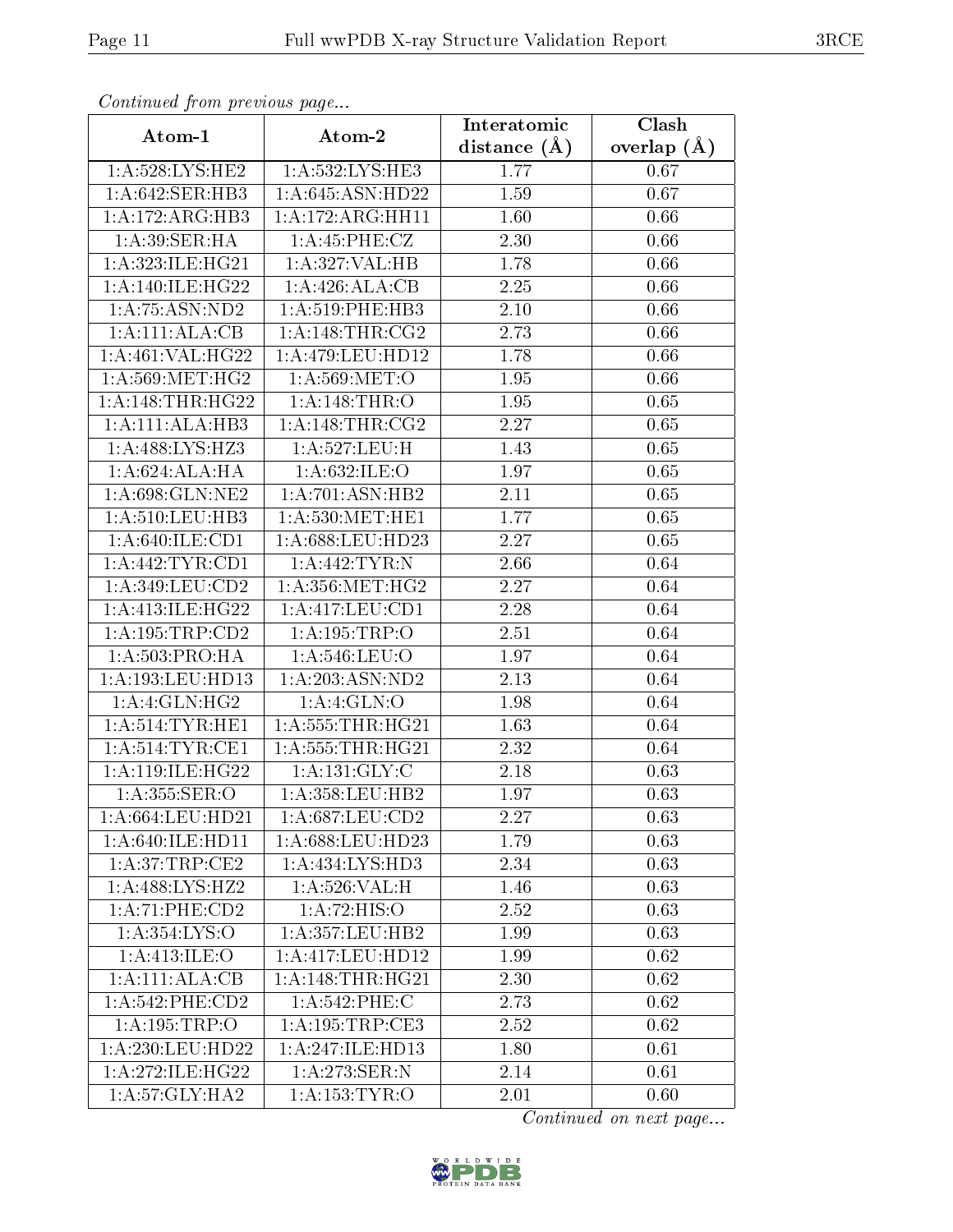| Continuea from previous page    |                      | Interatomic       | Clash           |
|---------------------------------|----------------------|-------------------|-----------------|
| Atom-1                          | Atom-2               | distance $(A)$    | overlap $(\AA)$ |
| 1:A:118:ILE:HB                  | 1:A:135:ALA:HB2      | 1.83              | 0.60            |
| 1:A:616:VAL:HG13                | 1:A:627:VAL:HG22     | 1.83              | 0.60            |
| 1:A:203:ASN:O                   | 1:A:207:ILE:HG13     | 2.01              | 0.60            |
| 1:A:155:THR:O                   | 1: A: 155: THR: HG23 | 2.02              | 0.60            |
| 1: A: 158: LEU: H               | 1:A:195:TRP:HH2      | 1.49              | 0.60            |
| 1:A:202:LEU:HD23                | 1:A:365:LEU:HD12     | 1.84              | 0.60            |
| 1:A:698:GLN:NE2                 | 1:A:701:ASN:HD22     | 2.00              | 0.60            |
| 1:A:632:ILE:HG21                | 1:A:659:ILE:HD12     | $\overline{1}.84$ | 0.59            |
| 1: A:37:TRP:CH2                 | 1: A: 434: LYS: HB3  | 2.37              | 0.59            |
| 1:A:450:LEU:HD22                | 1: A:450:LEU:O       | 2.02              | 0.59            |
| $1: A:622:$ PHE:O               | $1: A:622:$ PHE:CD1  | 2.55              | 0.59            |
| 1:A:526:VAL:O                   | 1:A:529:ALA:HB3      | 2.03              | 0.59            |
| $1:A:582$ : THR: HG22           | 1:A:582:THR:O        | 2.01              | 0.59            |
| 1:A:632:ILE:HG23                | 1: A:633: PRO:HD2    | 1.84              | 0.59            |
| 1: A:179: ILE: HG <sub>22</sub> | 1: A:251:PHE:CE1     | 2.38              | 0.58            |
| 1:A:595:PHE:C                   | 1: A:595:PHE:CD2     | 2.76              | 0.58            |
| 1:A:167:LEU:O                   | 1:A:171:ILE:HG13     | 2.03              | 0.58            |
| 1: A:640: ILE: HD11             | 1: A:688:LEU:CD2     | 2.33              | 0.58            |
| 1:A:625:LEU:HD21                | 1:A:634:LEU:HD21     | 1.84              | 0.58            |
| 1:A:75:ASN:HD21                 | 1: A:519: PHE:HB3    | 1.67              | 0.58            |
| 1: A:263:PHE:HB3                | 1: A:267:TRP:NE1     | 2.18              | 0.58            |
| 1: A:329:MET:HE3                | 1: A: 339: PHE: CD2  | 2.38              | 0.58            |
| 1:A:330:GLN:O                   | 1:A:334:SER:N        | 2.31              | 0.58            |
| 1: A:104:LEU:HD23               | 1: A: 105: TYR: CE1  | 2.39              | 0.57            |
| 1: A:31: ARG:CB                 | 1: A:108:THR:HG23    | 2.32              | 0.57            |
| 1:A:365:LEU:HD13                | 1: A:379:TYR:CD1     | 2.40              | 0.57            |
| 1:A:468:TYR:HB2                 | 1: A:469: PRO:HD3    | 1.87              | 0.57            |
| 1:A:331:ARG:NH1                 | 1:A:377:THR:OG1      | $2.38\,$          | 0.57            |
| 1: A:88:THR:CG2                 | 1: A: 106: MET:SD    | 2.93              | 0.57            |
| 1: A:543:LEU:C                  | 1: A:545: SER:H      | 2.07              | 0.56            |
| 1: A:530:MET:HE2                | $1: A:542:$ PHE:CZ   | 2.40              | 0.56            |
| 1:A:342:SER:OG                  | 1: A: 388: PHE: HB2  | 2.06              | 0.56            |
| 1: A:348: LEU:O                 | 1:A:352:ASP:HB2      | 2.06              | 0.56            |
| 1: A:53:THR:CG2                 | 1: A:53:THR:O        | 2.52              | 0.56            |
| 1:A:638:VAL:HB                  | 1: A:662:LEU:CD2     | 2.35              | 0.56            |
| 1: A:460: VAL: CG2              | 1: A:562:TYR:HB2     | 2.35              | 0.56            |
| 1: A:350: CYS:C                 | 1:A:352:ASP:H        | 2.08              | 0.56            |
| 1:A:238:LEU:H <sub>D11</sub>    | 1: A:276: ILE: HG21  | 1.88              | 0.56            |
| 1:A:464:TRP:CE3                 | 1: A:482: GLY:HA2    | 2.39              | 0.56            |
| 1: A:595:PHE:HB2                | 1: A:677:LEU:CD1     | 2.36              | 0.56            |
| 1:A:123:ARG:HB2                 | 1: A:128:THR:OG1     | 2.05              | 0.56            |

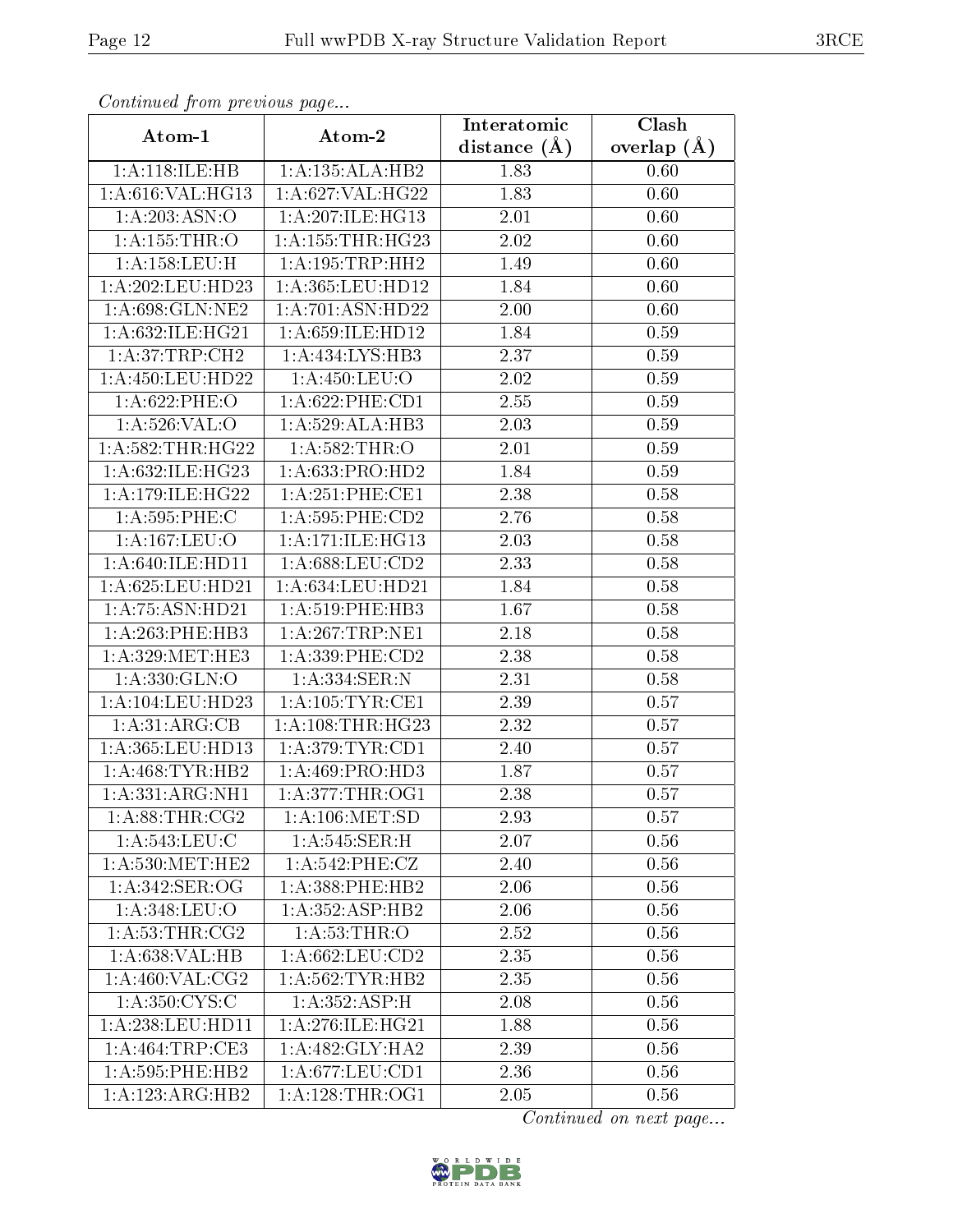| Commaca jibin previous page |                      | Interatomic       | Clash         |
|-----------------------------|----------------------|-------------------|---------------|
| Atom-1                      | Atom-2               | distance $(A)$    | overlap $(A)$ |
| 1:A:15:TYR:CZ               | 1:A:19:LEU:HD11      | 2.41              | 0.56          |
| 1:A:44:PHE:HE2              | 1:A:436:SER:HB2      | 1.71              | 0.56          |
| 1: A:614: ASN:OD1           | 1: A:614: ASN:N      | 2.37              | 0.56          |
| 1:A:488:LYS:HZ3             | 1: A:526: VAL: N     | 2.03              | 0.55          |
| 1: A: 133: ILE: HD13        | 1:A:419:ALA:HB2      | 1.86              | 0.55          |
| 1: A:121: ILE: CG1          | 1: A: 168: LEU: HB2  | 2.37              | 0.55          |
| 1:A:61:ALA:CB               | 1: A: 103: ILE: HD11 | 2.36              | 0.55          |
| 1: A:635:LYS:HD3            | 1: A:660:TYR:CZ      | 2.41              | 0.55          |
| 1:A:207:ILE:HD13            | 1: A:231: MET:HB3    | 1.88              | 0.55          |
| 1: A: 451: LYS: HG3         | 1:A:474:SER:O        | 2.06              | 0.55          |
| 1: A:479:LEU:HD11           | 1: A:511: SER:OG     | 2.05              | 0.55          |
| 1: A: 185: SER: O           | 1: A:189: ILE: HB    | 2.07              | 0.55          |
| 1: A:196:TYR:CE2            | 1:A:198:SER:HB2      | 2.42              | 0.55          |
| 1: A: 168: LEU: HG          | 1: A: 168: LEU: O    | 2.07              | 0.55          |
| 1: A:510:LEU:HB3            | 1: A:530:MET:CE      | 2.36              | 0.55          |
| 1:A:146:ASN:N               | 1:A:146:ASN:HD22     | 2.03              | 0.54          |
| 1:A:313:VAL:HG21            | 1:A:486:LEU:HA       | 1.89              | 0.54          |
| 1: A:67: MET:HG2            | 1: A:80:PHE:CE1      | 2.41              | 0.54          |
| 1:A:61:ALA:H                | 1: A: 153: TYR: HE2  | 1.55              | 0.54          |
| 1: A:51: MET:SD             | 1:A:437:THR:HG21     | 2.48              | 0.54          |
| $1: A:686:$ PHE:HD1         | 1: A:706: LYS: HG3   | 1.72              | 0.54          |
| 1: A: 33: TYR: C            | 1: A: 33: TYR: HD2   | 2.07              | 0.54          |
| 1:A:406:LEU:HD22            | 1:A:410:ASN:HB2      | 1.89              | 0.54          |
| 1: A:31: ARG:NH1            | 1: A:148:THR:HB      | $\overline{2}.23$ | 0.54          |
| 1:A:155:THR:O               | 1: A: 195: TRP: CH2  | 2.60              | 0.54          |
| 1: A: 334: SER: O           | 1:A:335:SER:CB       | 2.53              | 0.54          |
| 1:A:653:ILE:HG22            | 1: A:654:ASP:N       | 2.22              | 0.54          |
| 1: A: 198: SER: C           | 1: A:200:TYR:H       | 2.09              | 0.54          |
| 2:B:16:PPN:CD1              | 2: B: 16: PPN: C     | 2.78              | 0.54          |
| 1:A:166:ILE:HD13            | 1:A:189:ILE:HG12     | 1.88              | 0.54          |
| 1:A:365:LEU:HD23            | 1: A: 368: MET: HE2  | 1.90              | 0.54          |
| 1: A:140: ILE: CG2          | 1:A:426:ALA:HB1      | 2.31              | 0.54          |
| 1: A:637:PHE:CD2            | 1: A:637:PHE:C       | 2.81              | 0.54          |
| 1:A:257:LYS:O               | 1:A:259:GLU:N        | 2.41              | 0.54          |
| 1:A:352:ASP:O               | 1: A: 353: HIS: CD2  | 2.61              | 0.54          |
| 1:A:6:ASN:ND2               | 1: A:9: ASP:HB2      | 2.23              | 0.54          |
| 1: A: 121: ILE: HG12        | 1: A: 168: LEU: HB2  | 1.89              | 0.53          |
| 1:A:634:LEU:O               | 1: A:653: ILE: HB    | 2.07              | 0.53          |
| 1: A:269:LEU:O              | 1: A:273: SER:HB3    | 2.08              | 0.53          |
| 1:A:350:CYS:O               | 1:A:352:ASP:N        | 2.39              | 0.53          |
| 1: A:516: GLU: HG2          | 1: A: 559: ARG: NH1  | 2.23              | 0.53          |

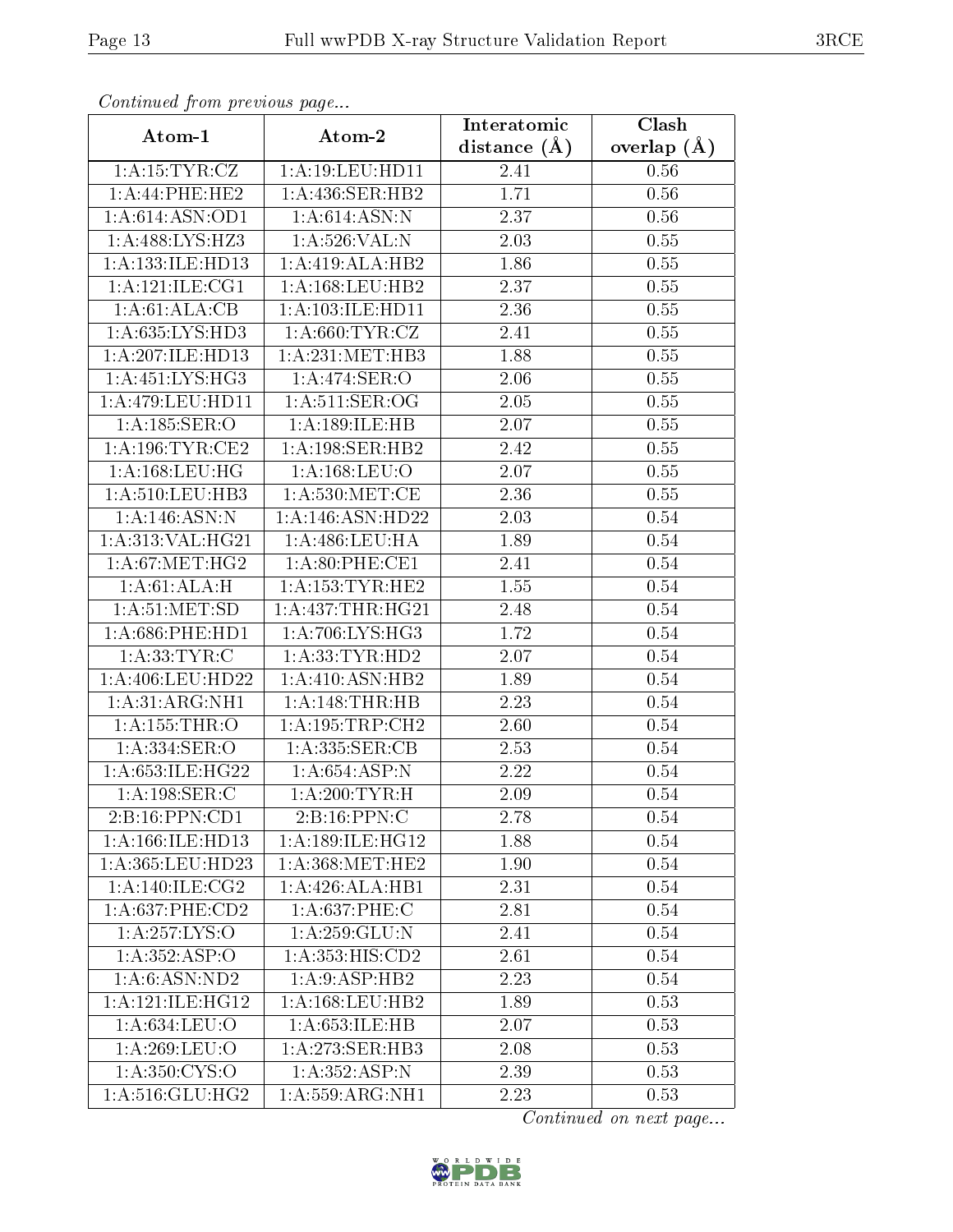| Continuea from previous page<br>Clash<br>Interatomic |                               |                |               |  |
|------------------------------------------------------|-------------------------------|----------------|---------------|--|
| Atom-1                                               | Atom-2                        | distance $(A)$ | overlap $(A)$ |  |
| 1: A:61: ALA: N                                      | 1: A: 153: TYR: HE2           | 2.06           | 0.53          |  |
| 1: A:238:LEU:O                                       | 1:A:239:ALA:C                 | 2.47           | 0.53          |  |
| 1: A:160:LEU:HD21                                    | 1: A:379: TYR: HD2            | 1.74           | 0.53          |  |
| 1:A:184:LEU:N                                        | 1:A:184:LEU:HD23              | 2.22           | 0.53          |  |
| 1:A:398:PHE:O                                        | 1:A:402:LYS:HB2               | 2.08           | 0.53          |  |
| 1:A:625:LEU:HD21                                     | 1:A:634:LEU:HD11              | 1.91           | 0.53          |  |
| 1:A:23:ALA:HB1                                       | $1:$ A:115:VAL:CG2            | 2.39           | 0.53          |  |
| 1:A:87:LEU:HD21                                      | 1: A:110: PHE: CZ             | 2.44           | 0.53          |  |
| 1: A:460: VAL:CG1                                    | 1: A:470: ILE: HG21           | 2.36           | 0.53          |  |
| 1: A:530:MET:HE2                                     | 1:A:542:PHE:HZ                | 1.73           | 0.52          |  |
| 1:A:542:PHE:CE2                                      | 1: A:546:LEU:HD21             | 2.44           | 0.52          |  |
| 1: A: 457: GLU: CG                                   | 1: A: 559: ARG: HH21          | 2.22           | 0.52          |  |
| 1:A:273:SER:HA                                       | 1:A:276:ILE:HG13              | 1.91           | 0.52          |  |
| 1:A:442:TYR:CB                                       | 1:A:704:ARG:HD2               | 2.39           | 0.52          |  |
| 1:A:463:TRP:CE2                                      | 1:A:576:VAL:HG22              | 2.44           | 0.52          |  |
| 1:A:505:ALA:HB2                                      | 1:A:696:PHE:CZ                | 2.45           | 0.52          |  |
| 1:A:23:ALA:HB1                                       | 1: A:115: VAL:HG22            | 1.92           | 0.52          |  |
| 1: A:20: ILE: HA                                     | 1: A:119: ILE: HD11           | 1.92           | 0.52          |  |
| 1:A:209:LEU:HD23                                     | 1:A:358:LEU:HA                | 1.91           | 0.52          |  |
| 1:A:173:LEU:HD11                                     | $1:A:223:ILE:H\overline{G21}$ | 1.92           | 0.51          |  |
| 1:A:263:PHE:O                                        | 1:A:267:TRP:CD1               | 2.63           | 0.51          |  |
| 1:A:154:ASP:C                                        | 1: A: 156: ASP:H              | 2.14           | 0.51          |  |
| 1:A:354:LYS:O                                        | 1:A:357:LEU:CB                | 2.58           | 0.51          |  |
| 1: A:366: GLY:O                                      | 1:A:369:ALA:CB                | 2.57           | 0.51          |  |
| 1: A:413: ILE: HG22                                  | 1:A:417:LEU:HD12              | 1.91           | 0.51          |  |
| 1:A:542:PHE:O                                        | 1: A:545: SER:HB3             | 2.10           | 0.51          |  |
| 1:A:172:ARG:CB                                       | 1:A:172:ARG:HH11              | 2.23           | 0.51          |  |
| 1: A:329: MET:HE3                                    | 1: A: 339: PHE: HD2           | 1.75           | 0.51          |  |
| 1: A:58:TYR:CE2                                      | 1: A:473: TYR: CE1            | 2.98           | 0.51          |  |
| $1: A:308:$ PHE:CE2                                  | 1:A:527:LEU:HD23              | 2.45           | 0.51          |  |
| 1: A:88:THR:HG21                                     | 1: A: 153: TYR: CE1           | 2.46           | 0.51          |  |
| 1:A:331:ARG:NH2                                      | 2:B:11:ASP:OD2                | 2.43           | 0.51          |  |
| 1:A:15:TYR:CE2                                       | 1: A:19: LEU: HD11            | 2.45           | 0.51          |  |
| 1: A: 158: LEU: HB2                                  | 1: A: 195: TRP: CZ3           | 2.46           | 0.51          |  |
| 1:A:320:VAL:HG13                                     | 1: A:320: VAL:O               | 2.10           | 0.51          |  |
| 1:A:399:LEU:HD23                                     | $1:$ A:399:LEU:N              | 2.24           | 0.51          |  |
| 1: A: 128: THR:O                                     | 1: A: 131: GLY:N              | 2.44           | 0.51          |  |
| 1: A:108:THR:OG1                                     | $1:A:\overline{150:SER:HA}$   | 2.11           | 0.51          |  |
| 1: A: 366: GLY: HA3                                  | 1:A:380:ALA:HB2               | 1.91           | 0.51          |  |
| 1: A:442:TYR:CD2                                     | 1:A:704:ARG:HD2               | 2.46           | 0.51          |  |
| 1: A:39: SER: HA                                     | 1:A:45:PHE:HZ                 | 1.73           | 0.51          |  |

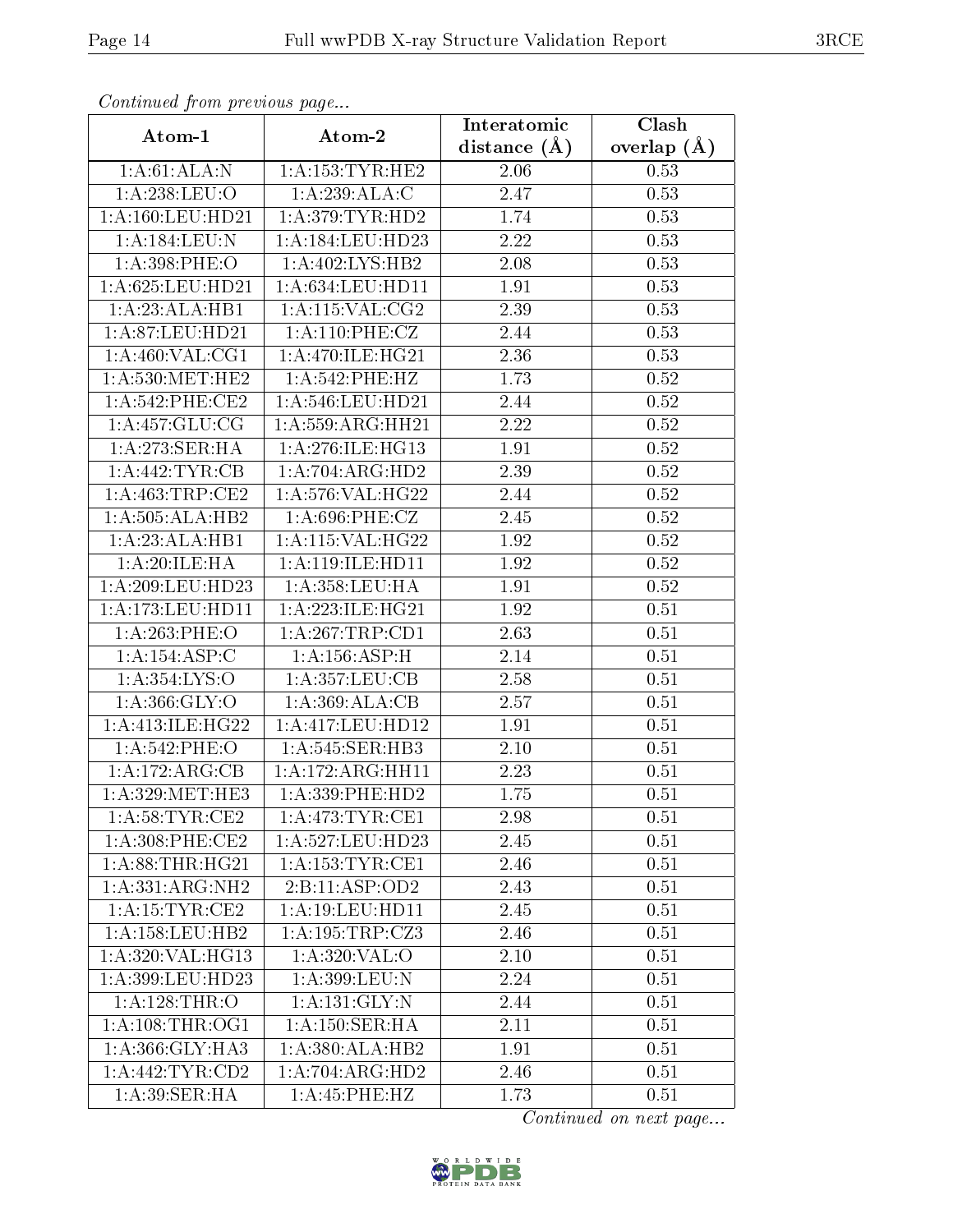| Continuea from previous page |                                      | Interatomic    | Clash         |
|------------------------------|--------------------------------------|----------------|---------------|
| Atom-1                       | Atom-2                               | distance $(A)$ | overlap $(A)$ |
| 1: A:365:LEU:HD13            | 1: A:379: TYR: CE1                   | 2.46           | 0.50          |
| 1: A: 551: PHE: CD2          | 1: A: 552: LYS: O                    | 2.64           | 0.50          |
| 1:A:381:VAL:HG12             | 1:A:382:PRO:N                        | 2.26           | 0.50          |
| 1:A:662:LEU:HB2              | 1:A:671:VAL:HB                       | 1.92           | 0.50          |
| 1: A:660:TYR:HE1             | 1: A:675: GLU: HG2                   | 1.76           | 0.50          |
| 1:A:323:ILE:CD1              | 1: A:374:LEU:HD12                    | 2.36           | 0.50          |
| 1:A:502:ILE:H                | 1:A:502:ILE:HD12                     | 1.77           | 0.50          |
| 1: A:595:PHE:HB2             | $1:\overline{A}:677:\text{LEU}:HD12$ | 1.93           | 0.50          |
| 1: A:638: VAL:HB             | 1: A:662:LEU:HD23                    | 1.93           | 0.50          |
| 1:A:7:PHE:HD1                | 1:A:412:ASN:HD21                     | 1.59           | 0.50          |
| 1:A:404:ILE:O                | 1: A:404: ILE: HG22                  | 2.11           | 0.50          |
| 1:A:142:ASN:HB2              | 1:A:331:ARG:HA                       | 1.94           | 0.50          |
| 1: A:634:LEU:HD13            | 1: A:661:LEU:HB3                     | 1.93           | 0.49          |
| 1:A:147:ARG:HA               | 1: A: 152: TYR: CE1                  | 2.47           | 0.49          |
| 1: A:310: TYR: CZ            | 1:A:488:LYS:HE3                      | 2.47           | 0.49          |
| 1: A:653: ILE:N              | 1: A:653: ILE: HD12                  | 2.28           | 0.49          |
| 1:A:172:ARG:NH2              | 1:A:178:ASP:OD2                      | 2.46           | 0.49          |
| 1:A:198:SER:C                | 1: A:200:TYR:N                       | 2.65           | 0.49          |
| 1:A:182:LEU:HD22             | 1:A:230:LEU:HD12                     | 1.94           | 0.49          |
| 1:A:225:TYR:HB2              | 1: A:266: ILE: HG <sub>21</sub>      | 1.94           | 0.49          |
| 1:A:451:LYS:O                | 1: A: 456: ARG: NH2                  | 2.46           | 0.49          |
| 1:A:468:TYR:HB2              | 1: A:469: PRO:CD                     | 2.42           | 0.49          |
| 1:A:542:PHE:C                | 1: A:542:PHE:HD2                     | 2.14           | 0.49          |
| 1:A:37:TRP:CZ2               | 1:A:434:LYS:HD3                      | 2.48           | 0.49          |
| 1:A:166:ILE:HD11             | 1:A:189:ILE:HA                       | 1.93           | 0.49          |
| 1: A:424: SER: HA            | 1:A:427:LEU:HD12                     | 1.94           | 0.49          |
| 1: A: 457: GLU: HG2          | 1:A:559:ARG:HH21                     | 1.77           | 0.49          |
| 1: A:617: GLU:O              | 1:A:625:LEU:HA                       | 2.13           | 0.49          |
| 1:A:175:ILE:HG22             | 1:A:176:ASN:ND2                      | 2.28           | 0.49          |
| 1: A:329: MET:HG3            | 1: A: 336: VAL:HG22                  | 1.95           | 0.49          |
| 1: A:572: ILE: CG2           | 1: A:576: VAL:HG23                   | 2.31           | 0.49          |
| 1: A:664:LEU:CD2             | 1: A:687:LEU:HD22                    | 2.36           | 0.49          |
| 1:A:464:TRP:HB3              | 1: A:480: ILE: HG13                  | 1.95           | 0.49          |
| 1:A:207:ILE:HG23             | 1: A:231:MET:CE                      | 2.40           | 0.49          |
| 1: A: 156: ASP:HA            | 1: A:159: VAL:CG2                    | 2.43           | 0.49          |
| 1:A:272:ILE:O                | 1:A:275:SER:HB2                      | 2.13           | 0.49          |
| 1: A:570: LEU:HB3            | 1:A:597:GLN:OE1                      | 2.13           | 0.49          |
| 1:A:599:ASN:O                | 1:A:612:LEU:HD22                     | 2.13           | 0.49          |
| 1: A:308: PHE: CZ            | 1:A:539:ALA:HB2                      | 2.48           | 0.48          |
| 1: A:172:ARG:CG              | 1:A:172:ARG:HH11                     | 2.26           | 0.48          |
| 1: A:653: ILE: O             | 1: A:654: ASP:C                      | 2.51           | 0.48          |

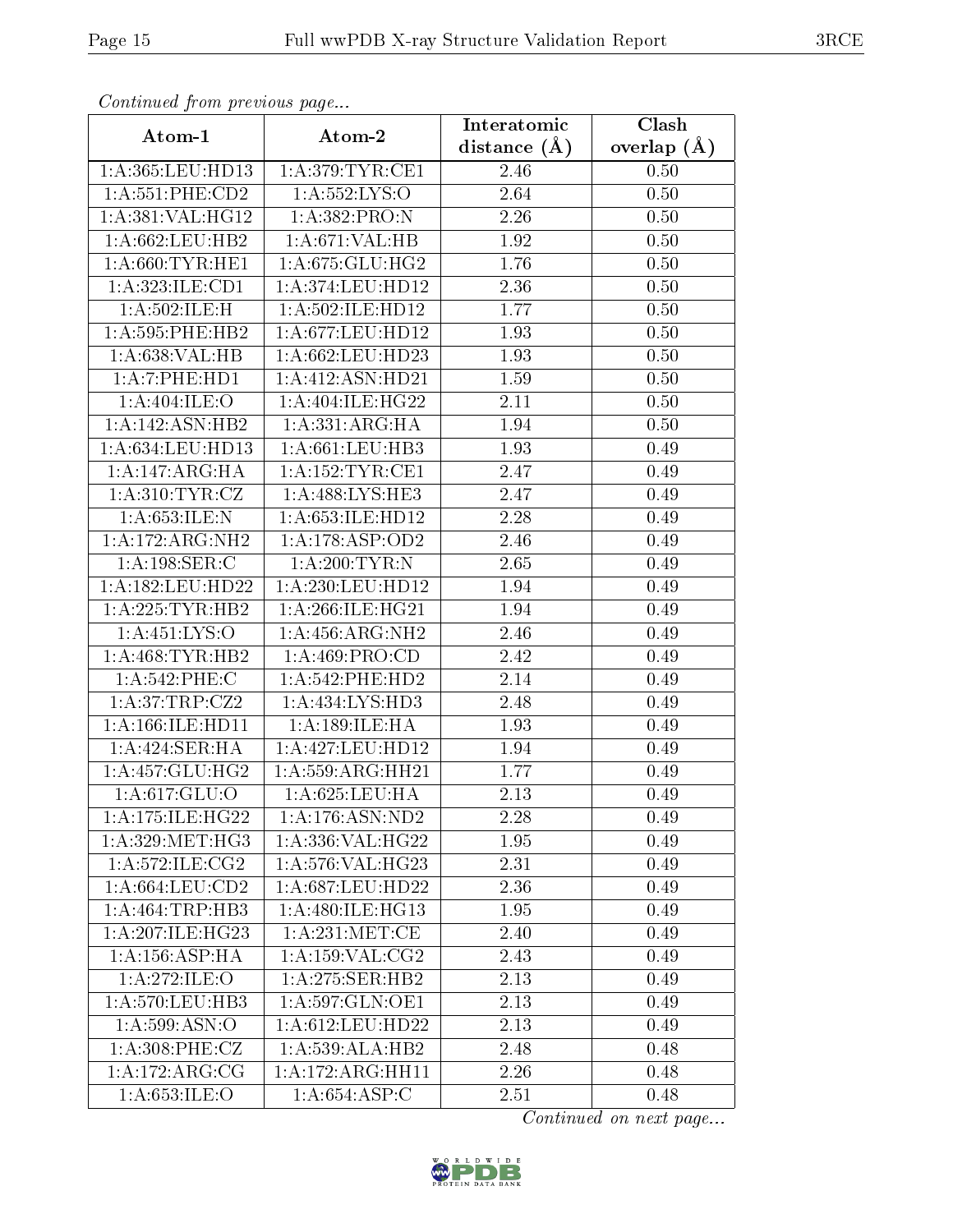| Continuea from previous page      |                      | Interatomic    | $\overline{\text{Clash}}$ |
|-----------------------------------|----------------------|----------------|---------------------------|
| Atom-1                            | Atom-2               | distance $(A)$ | overlap $(A)$             |
| 1:A:113:LEU:HA                    | 1:A:113:LEU:HD12     | 1.62           | 0.48                      |
| 1:A:217:PHE:CD1                   | 1:A:217:PHE:N        | 2.81           | 0.48                      |
| 1: A:343: PHE: HA                 | 1: A:384:MET:CE      | 2.43           | 0.48                      |
| 1:A:317:ILE:CD1                   | 1:A:485:HIS:CE1      | 2.94           | 0.48                      |
| 1:A:508:ALA:HB3                   | 1:A:710:LEU:HDI1     | 1.95           | 0.48                      |
| 1: A: 169: THR: HG22              | 1:A:170:PHE:N        | 2.28           | 0.48                      |
| 1:A:122:ALA:CB                    | 1:A:131:GLY:HA3      | 2.44           | 0.48                      |
| 1: A:125: TYR:OH                  | 1: A: 355: SER: HB2  | 2.13           | 0.48                      |
| 1: A:99: PHE:CE2                  | 1: A: 103: ILE: HD12 | 2.48           | 0.48                      |
| 1: A:223: ILE: HG12               | 1:A:254:PHE:CZ       | 2.48           | 0.48                      |
| 1:A:349:LEU:HD23                  | 1: A: 356: MET:HG2   | 1.96           | 0.48                      |
| 1:A:457:GLU:HG3                   | 1: A: 559: ARG: HE   | 1.78           | 0.48                      |
| 1:A:638:VAL:HG22                  | 1: A:650: TYR: HD1   | 1.79           | 0.48                      |
| 1: A:329: MET:HG2                 | 1: A:329:MET:H       | 1.50           | 0.48                      |
| 1: A:667:TYR:OH                   | 1: A:703:THR:HG22    | 2.14           | 0.48                      |
| 1:A:322:THR:HG22                  | 1:A:323:ILE:H        | 1.79           | 0.48                      |
| 1: A:51: MET:HE1                  | 1: A:473: TYR:OH     | 2.14           | 0.48                      |
| 1: A:103: ILE: HG22               | 1: A: 104: LEU: N    | 2.29           | 0.48                      |
| 1:A:161:VAL:HG12                  | 1:A:162:LEU:N        | 2.28           | 0.47                      |
| 1:A:397:ASN:O                     | 1:A:398:PHE:C        | 2.52           | 0.47                      |
| 1: A:450:LEU:HD21                 | 1: A:562:TTTR:CE2    | 2.49           | 0.47                      |
| 1:A:424:SER:OG                    | 1:A:425:PRO:HD3      | 2.15           | 0.47                      |
| 1:A:496:VAL:HG23                  | 1: A:507: MET:HB3    | 1.96           | 0.47                      |
| $1: A:686:$ PHE: $\overline{CD1}$ | 1: A:706: LYS: HG3   | 2.48           | 0.47                      |
| 1: A:143: SER:OG                  | 1:A:331:ARG:HB3      | 2.13           | 0.47                      |
| 1:A:437:THR:HG22                  | 1:A:438:VAL:N        | 2.29           | 0.47                      |
| 1: A:562:TYR:CD1                  | 1: A:562:TYR:N       | 2.83           | 0.47                      |
| 1:A:583:ASN:ND2                   | 1:A:585:ASP:HB2      | 2.24           | 0.47                      |
| 1: A: 33: TYR: HD2                | 1: A:34:TRP:N        | 2.11           | 0.47                      |
| 1:A:154:ASP:O                     | 1: A: 156: ASP: N    | 2.48           | 0.47                      |
| 1: A:30:CYS:C                     | 1: A:32: LEU:H       | 2.17           | 0.47                      |
| 1: A: 393: TYR: O                 | 1:A:394:ALA:C        | 2.52           | 0.47                      |
| 1:A:111:ALA:CB                    | 1:A:148:THR:HG23     | 2.44           | 0.47                      |
| 1:A:323:ILE:HG22                  | 1:A:324:ASP:N        | 2.30           | 0.47                      |
| 1: A: 125: TYR: CE1               | 1: A: 356: MET:CE    | 2.93           | 0.47                      |
| 1: A:594: PHE:HD2                 | 1:A:595:PHE:N        | 2.13           | 0.47                      |
| 1: A:160:LEU:HD11                 | 1:A:378:ILE:O        | 2.15           | 0.46                      |
| 1:A:162:LEU:HD13                  | 1: A: 192: TYR: HA   | 1.97           | 0.46                      |
| 1: A:482: GLY: C                  | 1:A:485:HIS:HD2      | 2.19           | 0.46                      |
| 1:A:595:PHE:HA                    | 1:A:672:ILE:O        | 2.16           | 0.46                      |
| 1:A:104:LEU:HD23                  | 1: A:105: TYR: CD1   | 2.50           | 0.46                      |

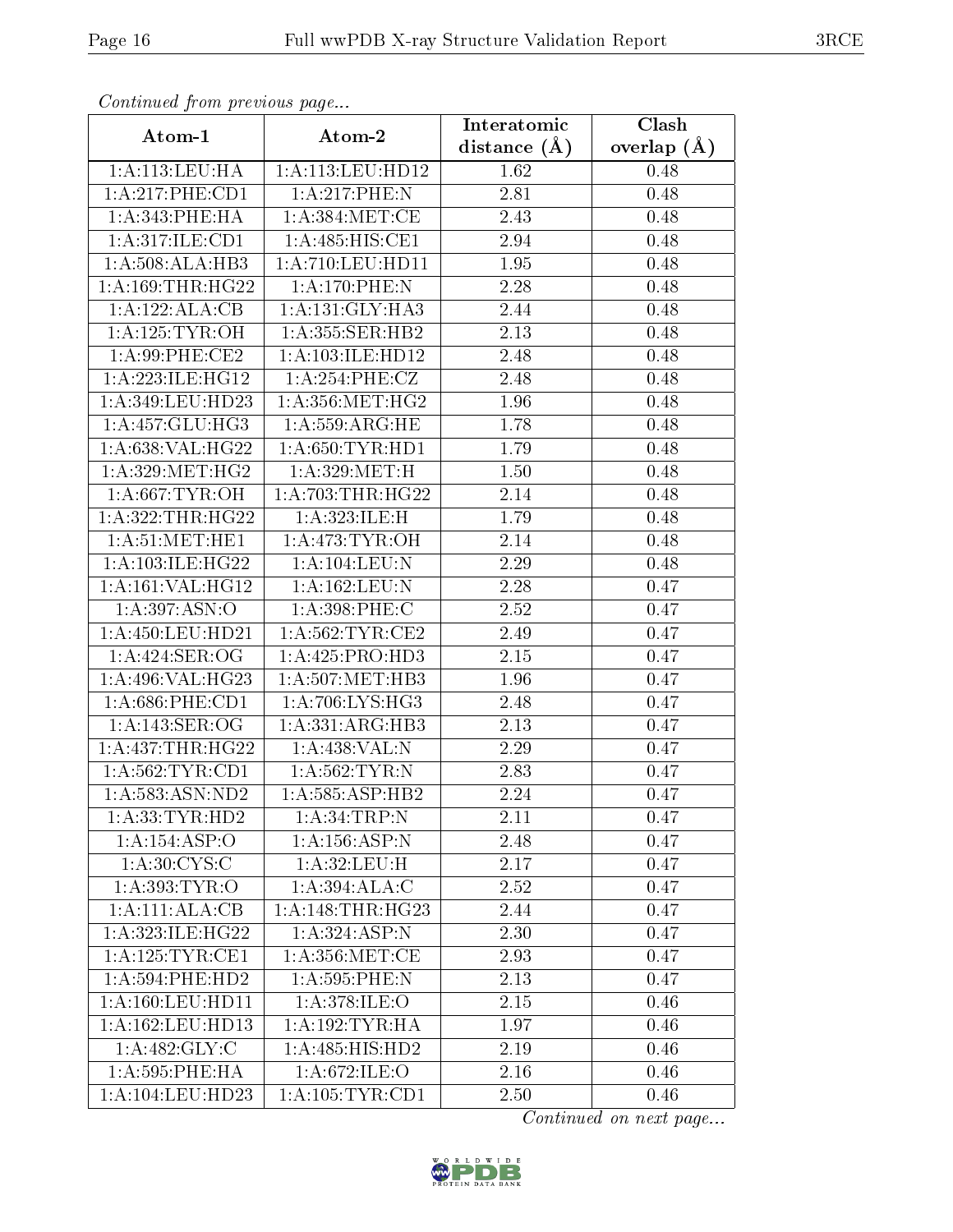| Continuea jioin pievivus page |                               | Interatomic       | Clash         |
|-------------------------------|-------------------------------|-------------------|---------------|
| Atom-1                        | Atom-2                        | distance $(\AA)$  | overlap $(A)$ |
| 1:A:20:ILE:HG12               | 1:A:116:VAL:HG22              | 1.97              | 0.46          |
| 1:A:111:ALA:HBI               | 1: A:148:THR:HG21             | 1.96              | $0.46\,$      |
| 1:A:460:VAL:HG11              | 1:A:470:ILE:CG2               | 2.40              | 0.46          |
| 1:A:324:ASP:O                 | 1:A:326:GLU:N                 | 2.48              | 0.46          |
| 1: A:308: PHE:HE2             | 1:A:527:LEU:HD23              | 1.80              | 0.46          |
| 1:A:87:LEU:HG                 | 1:A:91:LEU:HD12               | 1.98              | 0.46          |
| 1:A:216:VAL:HG12              | 1:A:217:PHE:N                 | 2.31              | 0.46          |
| 1: A:495:PHE:CD2              | 1: A:507: MET:HG2             | 2.51              | 0.46          |
| 1: A:636:ALA:HA               | $1:A:653:I\overline{LE:HD12}$ | 1.97              | 0.46          |
| 1: A: 104: LEU: O             | 1:A:150:SER:O                 | 2.33              | 0.46          |
| 1: A:94:ILE:O                 | 1: A:94:ILE: HG22             | 2.16              | 0.46          |
| 1:A:444:ALA:O                 | 1:A:447:LEU:N                 | 2.50              | 0.45          |
| 1: A:144:TYR:HA               | 1:A:378:ILE:CD1               | 2.36              | 0.45          |
| 1: A: 193: LEU: HD13          | 1:A:203:ASN:HD22              | 1.79              | 0.45          |
| 1: A:314: ASN: C              | 1: A:316:THR:H                | 2.19              | 0.45          |
| 1: A:566:PRO:HA               | 1:A:705:ALA:HA                | 1.97              | 0.45          |
| 1: A:58:TYR:HE2               | 1: A:473: TYR: CE1            | 2.34              | 0.45          |
| 1: A:27: SER:O                | 1: A:31: ARG:HG2              | 2.15              | 0.45          |
| 1: A:58:TYR:HA                | 1:A:61:ALA:HB3                | 1.99              | 0.45          |
| 1: A:246:LEU:CD1              | 1: A:250:LEU:HD12             | 2.44              | 0.45          |
| 1:A:440:THR:O                 | 1:A:441:SER:C                 | 2.53              | 0.45          |
| 1:A:496:VAL:HG22              | 1: A:508:ALA:H                | 1.81              | 0.45          |
| 1:A:363:LEU:HD21              | 1: A: 384:MET:HG2             | 1.98              | 0.45          |
| 1: A:211: GLY:HA2             | 1:A:228:ILE:HD11              | 1.98              | 0.45          |
| 1:A:698:GLN:HE22              | 1:A:701:ASN:ND2               | $\overline{2}.07$ | 0.45          |
| $1: A:217:$ PHE:CE2           | 1:A:354:LYS:HD3               | $\overline{2}.52$ | 0.45          |
| 1:A:61:ALA:HB2                | 1:A:103:ILE:HD11              | 1.99              | 0.44          |
| 1:A:222:LYS:O                 | 1:A:224:PHE:N                 | 2.51              | 0.44          |
| 1: A:237: MET:CG              | 1: A:280: SER:HB3             | 2.36              | 0.44          |
| 1: A: 333: SER: O             | 1: A: 334: SER: HB2           | 2.16              | 0.44          |
| $1:A:495:PHE:\overline{CD2}$  | 1: A:507: MET:CG              | 3.00              | 0.44          |
| 1: A: 323: ILE: CD1           | 1:A:331:ARG:HD2               | 2.47              | 0.44          |
| 1: A:636:ALA:HA               | 1: A: 653: ILE: CD1           | 2.46              | 0.44          |
| 1: A:99: PHE:CE2              | 1: A: 103: ILE: CD1           | 3.01              | 0.44          |
| 1: A: 120: LEU: HB3           | 1: A: 168: LEU: CD1           | 2.47              | 0.44          |
| 1:A:253:ILE:O                 | $1:\overline{A:257:LYS:HB2}$  | 2.17              | 0.44          |
| 1: A:440:THR:OG1              | 1: A: 443: GLU: HG3           | 2.17              | 0.44          |
| 1:A:498:SER:HA                | 1:A:680:SER:HB2               | 1.98              | 0.44          |
| 1:A:632:ILE:CG2               | 1: A: 633: PRO: HD2           | 2.46              | 0.44          |
| 1:A:673:LEU:HD11              | 1: A:683: ILE: HD12           | 1.98              | 0.44          |
| 1:A:122:ALA:HB1               | 1: A: 127: LEU: O             | 2.17              | 0.44          |

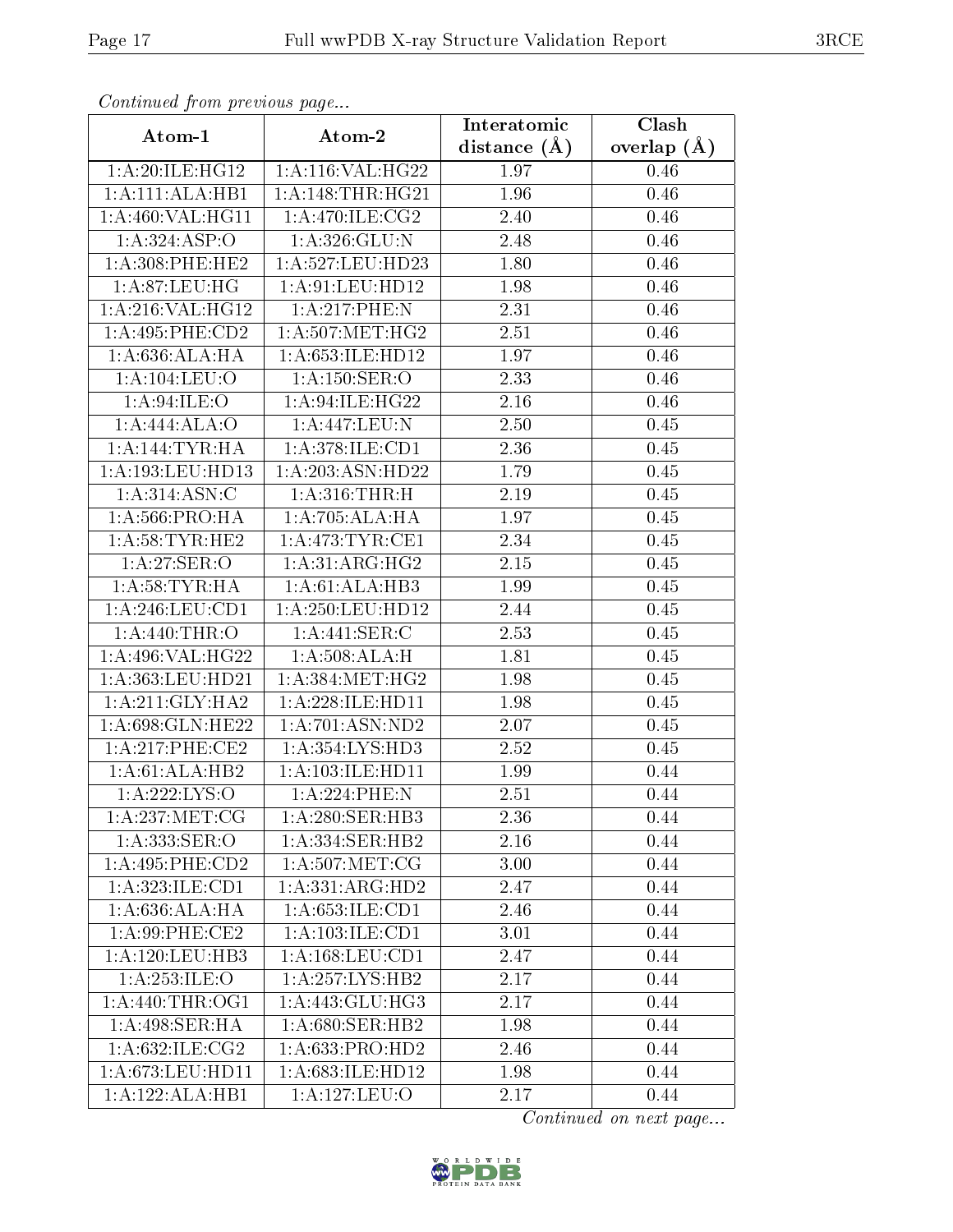| Communaca from previous page         |                     | Interatomic      | Clash           |
|--------------------------------------|---------------------|------------------|-----------------|
| Atom-1                               | Atom-2              | distance $(\AA)$ | overlap $(\AA)$ |
| 1: A:209:LEU:HA                      | 1:A:209:LEU:HD12    | 1.82             | 0.44            |
| 1:A:328:PHE:O                        | 1:A:329:MET:C       | 2.56             | 0.44            |
| 1: A:343: PHE: HA                    | 1: A: 384: MET: HE1 | 1.97             | 0.44            |
| 1: A: 455: GLN:O                     | 1:A:458:ASP:HB2     | 2.17             | 0.44            |
| $1: A:177: \overline{\text{LYS:NZ}}$ | 1:A:221:GLU:HG2     | 2.33             | 0.44            |
| 1:A:195:TRP:O                        | 1: A: 195: TRP: CG  | 2.70             | 0.44            |
| 1: A: 437: THR: HG22                 | 1: A:439: PHE:H     | 1.82             | 0.44            |
| 1: A:511: SER:O                      | $1:$ A:515:THR:HB   | 2.17             | 0.44            |
| 1:A:640:ILE:HD13                     | 1:A:687:LEU:O       | 2.17             | 0.44            |
| 1: A:219: ARG: HA                    | 1: A:225: TYR:OH    | 2.18             | 0.44            |
| 1:A:232:ILE:HG22                     | 1: A:273: SER:OG    | 2.18             | 0.44            |
| 1: A:52: ILE: HD11                   | 1: A: 153: TYR: CD2 | 2.53             | 0.44            |
| 1:A:549:LYS:HE3                      | 1:A:549:LYS:HB2     | 1.76             | 0.44            |
| 1: A:61: ALA:O                       | 1: A:62: GLU:C      | 2.55             | 0.44            |
| 1:A:661:LEU:HD12                     | 1: A:661:LEU:C      | 2.38             | 0.44            |
| 1: A: 160: LEU: HA                   | 1:A:160:LEU:HD23    | 1.53             | 0.43            |
| 1:A:192:TYR:CE2                      | 1:A:199:SER:HB2     | 2.54             | 0.43            |
| 1:A:24:PHE:N                         | 1:A:115:VAL:HG11    | 2.33             | 0.43            |
| 1:A:179:ILE:HG22                     | 1:A:251:PHE:HE1     | 1.81             | 0.43            |
| 1: A: 163: PRO:HG3                   | 1: A: 192: TYR: CE2 | 2.53             | 0.43            |
| 1: A:566:PRO:HA                      | 1:A:705:ALA:CB      | 2.48             | 0.43            |
| 1: A:316:THR:HG23                    | 2:B:15:THR:HG23     | 1.98             | 0.43            |
| 1: A:160:LEU:HD13                    | 1: A: 382: PRO:HG3  | 2.00             | 0.43            |
| 1:A:456:ARG:HH11                     | 1: A: 456: ARG: CA  | 2.19             | 0.43            |
| 1: A: 366: GLY: O                    | 1:A:369:ALA:HB3     | 2.18             | 0.43            |
| 1: A:595: PHE: HD1                   | 1:A:677:LEU:HD13    | 1.84             | 0.43            |
| 1:A:347:ILE:O                        | 1: A:351:LYS:HG2    | 2.19             | 0.43            |
| $1:A:594:PHE:\overline{CD2}$         | 1: A:594:PHE: C     | 2.92             | 0.43            |
| 1:A:49:GLN:NE2                       | 1:A:104:LEU:HD22    | 2.34             | 0.43            |
| 1: A:625:LEU: N                      | 1:A:625:LEU:HD23    | 2.33             | 0.43            |
| 1:A:673:LEU:HD22                     | 1: A:677:LEU:HB3    | 2.00             | 0.43            |
| 1: A:562:TYR:HD1                     | 1: A:562:TYR:N      | 2.17             | 0.43            |
| 1: A:62: GLU:HG3                     | 1: A:65: ARG: NH2   | 2.34             | 0.43            |
| 1:A:44:PHE:CZ                        | 1: A:436: SER: HA   | 2.54             | 0.43            |
| 1: A:35:VAL:O                        | $1:$ A:39:SER:OG    | 2.34             | 0.43            |
| 1:A:417:LEU:O                        | 1: A:418: ILE:C     | 2.57             | 0.43            |
| 1:A:441:SER:O                        | 1: A:442:TYR:C      | 2.58             | 0.43            |
| 1:A:378:ILE:HG22                     | 1:A:379:TYR:N       | 2.33             | 0.42            |
| 1: A:310: TYR:OH                     | 1: A:488: LYS: HE3  | 2.20             | 0.42            |
| 1:A:76:ASP:HB3                       | 1:A:477:LYS:HE2     | 2.00             | 0.42            |
| 1:A:76:ASP:O                         | 1:A:76:ASP:OD1      | 2.37             | 0.42            |

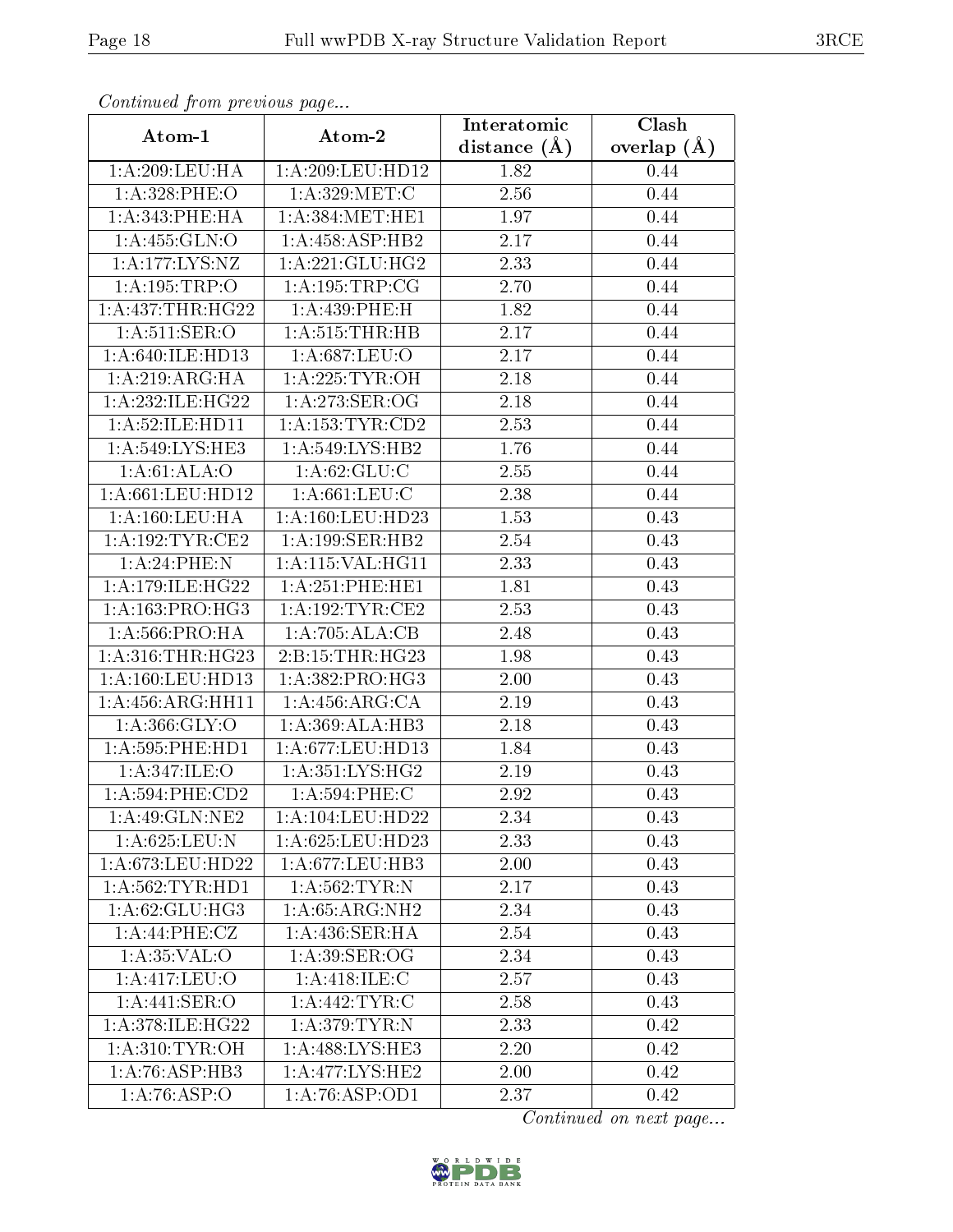| сонинией јтот ртеvиоиз раде |                      | Interatomic    | Clash         |
|-----------------------------|----------------------|----------------|---------------|
| Atom-1                      | Atom-2               | distance $(A)$ | overlap $(A)$ |
| 1: A:98: SER:O              | 1: A:99:PHE: C       | 2.57           | 0.42          |
| 1: A: 156: ASP:HA           | 1:A:159:VAL:HG23     | 2.00           | 0.42          |
| 1: A:51: MET:CE             | 1: A:473: TYR: OH    | 2.67           | 0.42          |
| 1: A:516: GLU: HG2          | 1: A: 559: ARG: HH12 | 1.85           | 0.42          |
| 1:A:222:LYS:O               | 1:A:223:ILE:C        | 2.57           | 0.42          |
| 1:A:658:GLN:HG2             | 1: A:658: GLN:O      | 2.20           | 0.42          |
| 1:A:327:VAL:HA              | 1:A:330:GLN:HB2      | 2.02           | 0.42          |
| 1:A:347:ILE:HD13            | 1:A:347:ILE:HA       | 1.87           | 0.42          |
| 1:A:424:SER:N               | 1: A: 425: PRO:CD    | 2.82           | 0.42          |
| 1: A:684: GLN:NE2           | 1:A:688:LEU:HD12     | 2.34           | 0.42          |
| 1: A:543:LEU:C              | 1: A:545: SER: N     | 2.72           | 0.42          |
| 1: A:218: HIS: HA           | 1:A:221:GLU:OE1      | 2.19           | 0.42          |
| 1: A:640: ILE:HD13          | 1: A:688:LEU:HD23    | 2.01           | 0.42          |
| 1:A:155:THR:O               | 1: A:159: VAL:HG23   | 2.20           | 0.42          |
| 1: A:611: MET:O             | 1:A:612:LEU:HD23     | 2.20           | 0.42          |
| 1:A:398:PHE:O               | 1:A:402:LYS:CB       | 2.68           | 0.42          |
| 1:A:44:PHE:CE2              | 1:A:436:SER:HB2      | 2.53           | 0.42          |
| 1: A:340: ILE: HG12         | 1:A:340:ILE:H        | 1.54           | 0.41          |
| 1: A: 457: GLU:O            | 1: A: 559: ARG: HD3  | $2.20\,$       | 0.41          |
| 1: A: 165: LEU: HD23        | 1: A: 165: LEU: HA   | 1.82           | 0.41          |
| 1: A:60:PHE:O               | 1:A:61:ALA:C         | 2.59           | 0.41          |
| 1:A:698:GLN:O               | 1: A:698: GLN: HG2   | 2.19           | 0.41          |
| 1: A:119: ILE: CG2          | 1:A:132:PHE:HA       | 2.51           | 0.41          |
| 1:A:183:LEU:HA              | 1:A:183:LEU:HD23     | 1.57           | 0.41          |
| 1: A:625: LEU:CD2           | 1:A:634:LEU:HD21     | 2.50           | 0.41          |
| 1:A:158:LEU:HD12            | 1: A: 195: TRP: CE2  | 2.56           | 0.41          |
| 1: A:508:ALA:CB             | 1:A:710:LEU:HD11     | 2.51           | 0.41          |
| 1:A:116:VAL:HG12            | 1:A:117:PRO:N        | 2.35           | 0.41          |
| 1:A:20:ILE:CA               | 1: A:119: ILE: HD11  | 2.49           | 0.41          |
| 1: A:595: PHE:CD1           | 1: A:673:LEU:HD23    | 2.56           | 0.41          |
| 1: A: 163: PRO:HG3          | 1: A: 192: TYR: CZ   | 2.56           | 0.41          |
| $1: A: 365:$ LEU: $CD2$     | 1: A:368:MET:HE2     | 2.49           | 0.41          |
| 1: A:486: LEU:O             | 1:A:490:ASN:ND2      | 2.53           | 0.41          |
| 1:A:493:SER:O               | 1:A:497:LEU:HD12     | 2.20           | 0.41          |
| 1: A:496: VAL:O             | 1:A:504:ALA:HB1      | 2.20           | 0.41          |
| 1:A:71:PHE:HD2              | 1:A:72:HIS:O         | 2.01           | 0.41          |
| 1: A:119: ILE: HG22         | 1:A:132:PHE:N        | 2.36           | 0.41          |
| 1: A:602: ALA:O             | 1: A:610: VAL: HA    | 2.20           | 0.41          |
| 1: A:594: PHE:HD2           | 1: A:594:PHE: C      | 2.24           | 0.41          |
| 1: A:671: VAL:HGI2          | 1:A:672:ILE:N        | 2.36           | 0.41          |
| 1: A:67: MET:HE2            | 1: A:89:TYR:CG       | 2.56           | 0.41          |

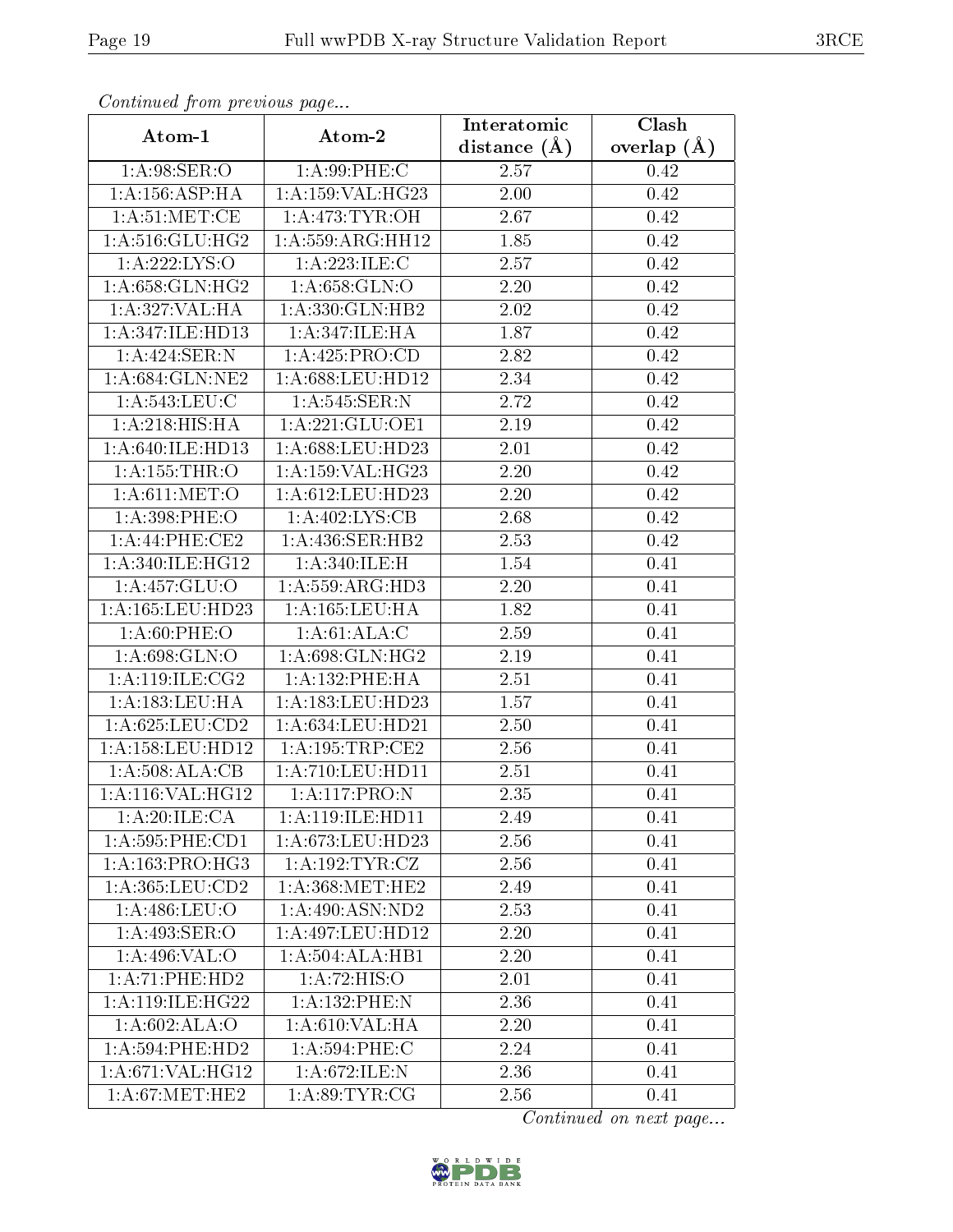| Atom-1              | Atom-2                                  | Interatomic      | Clash         |
|---------------------|-----------------------------------------|------------------|---------------|
|                     |                                         | distance $(\AA)$ | overlap $(A)$ |
| 1: A:698: GLN: NE2  | 1:A:701:ASN:ND2                         | 2.67             | 0.41          |
| 1:A:14:LYS:HE3      | 1:A:14:LYS:HB2                          | 1.95             | 0.41          |
| 1: A:127: LEU: HD11 | 1: A:390:TYR:CE1                        | 2.56             | 0.41          |
| 1: A:574: PRO:HG3   | 1: A:595:PHE:CD2                        | 2.56             | 0.41          |
| 1:A:49:GLN:HE21     | 1: A: 104: LEU: HD22                    | 1.85             | 0.40          |
| 1: A: 437: THR:O    | 1:A:438:VAL:CC                          | 2.59             | 0.40          |
| 1: A:468:TYR:CB     | 1: A:469: PRO:CD                        | 3.00             | 0.40          |
| 1:A:464:TRP:HB3     | 1:A:480:ILE:CD1                         | 2.51             | 0.40          |
| 1: A:115: VAL:HG22  | 1:A:135:ALA:HB1                         | 2.02             | 0.40          |
| 1: A:391: PHE: HA   | 1:A:394:ALA:HB3                         | 2.02             | 0.40          |
| 1: A:46: PHE:HB2    | 1: A:51: MET:HE3                        | 2.02             | 0.40          |
| 1: A:56:ASP:O       | 1: A:59: ALA:HB3                        | 2.21             | 0.40          |
| 1: A:673:LEU:HD13   | 1: A:678:TYR:HA                         | 2.02             | 0.40          |
| 1: A:349:LEU:HG     | $1:\overline{A}:356:\overline{MET:HG2}$ | 2.04             | 0.40          |
| 1: A: 77: LEU: HD11 | 1:A:484:LYS:HD2                         | 2.03             | 0.40          |
| 1: A:87:LEU:O       | 1:A:91:LEU:HD12                         | 2.21             | 0.40          |
| 1: A:118: ILE: CB   | 1:A:135:ALA:HB2                         | 2.50             | 0.40          |
| 1: A: 136: LEU: HB3 | 1: A:423: ILE: CD1                      | 2.52             | 0.40          |

There are no symmetry-related clashes.

#### 5.3 Torsion angles  $(i)$

#### 5.3.1 Protein backbone (i)

In the following table, the Percentiles column shows the percent Ramachandran outliers of the chain as a percentile score with respect to all X-ray entries followed by that with respect to entries of similar resolution.

The Analysed column shows the number of residues for which the backbone conformation was analysed, and the total number of residues.

| $\operatorname{Mol}$ | Chain | Analysed        | Favoured                  | Allowed   Outliers                      |            |                                                                 | Percentiles |
|----------------------|-------|-----------------|---------------------------|-----------------------------------------|------------|-----------------------------------------------------------------|-------------|
|                      |       | $677/724(94\%)$ |                           | $533(79\%)$   117 $(17\%)$   27 $(4\%)$ |            | $\begin{array}{ c c c c c }\hline 3 & 18 \\ \hline \end{array}$ |             |
|                      | Β     | $5/8$ (62\%)    | $3(60\%)$                 | $1(20\%)$                               | $1(20\%)$  | $\boxed{0}$ $\boxed{0}$                                         |             |
| All                  | All   | 682/732 (93%)   | $-536(79\%)$   118 (17\%) |                                         | $-28(4\%)$ | 3 <br>$\vert$ 18                                                |             |

All (28) Ramachandran outliers are listed below:

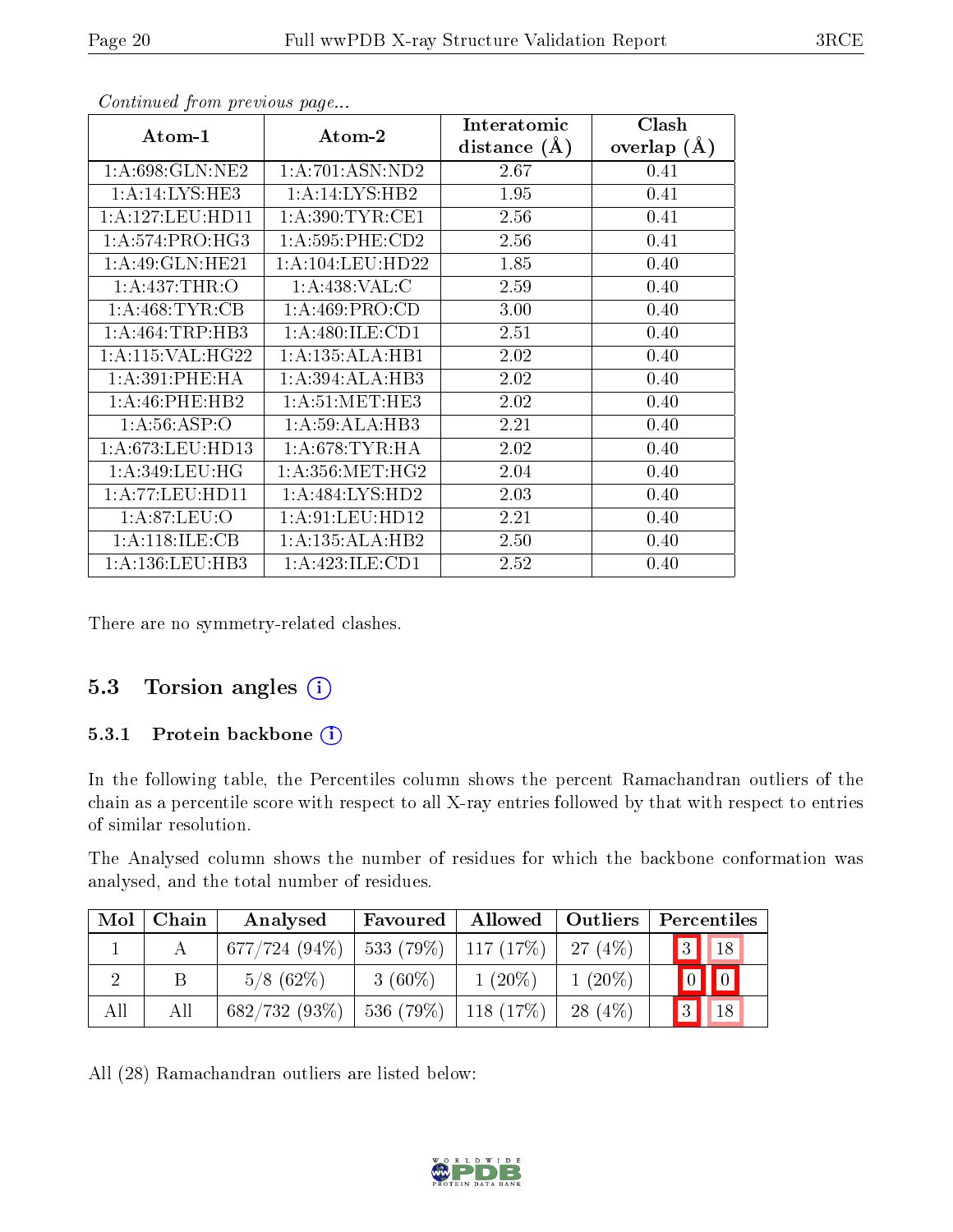| Mol            | Chain                                                                                                                                                                                                                   | $\operatorname{Res}% \left( \mathcal{N}\right) \equiv\operatorname{Res}(\mathcal{N}_{0})\cap\mathcal{N}_{1}$ | Type                    |
|----------------|-------------------------------------------------------------------------------------------------------------------------------------------------------------------------------------------------------------------------|--------------------------------------------------------------------------------------------------------------|-------------------------|
| $\overline{1}$ | $\overline{A}$                                                                                                                                                                                                          | $\overline{335}$                                                                                             | $\overline{\text{SER}}$ |
| $\overline{1}$ | $\overline{A}$                                                                                                                                                                                                          | 549                                                                                                          | <b>LYS</b>              |
| $\mathbf{1}$   |                                                                                                                                                                                                                         | 590                                                                                                          | GLU                     |
| $\mathbf{1}$   |                                                                                                                                                                                                                         | 103                                                                                                          | <b>ILE</b>              |
| $\mathbf{1}$   | $\frac{\overline{A}}{\overline{A}}$<br>$\frac{\overline{A}}{\overline{A}}$                                                                                                                                              | 142                                                                                                          | <b>ASN</b>              |
| $\overline{1}$ |                                                                                                                                                                                                                         | 155                                                                                                          | <b>THR</b>              |
| $\mathbf{1}$   |                                                                                                                                                                                                                         | 308                                                                                                          | PHE                     |
| $\mathbf{1}$   | $\frac{\overline{A}}{\overline{A}}$ $\frac{\overline{A}}{\overline{A}}$                                                                                                                                                 | 403                                                                                                          | $\overline{\text{GLN}}$ |
| $\overline{1}$ |                                                                                                                                                                                                                         | $\overline{620}$                                                                                             | $\overline{\text{ASN}}$ |
| $\mathbf{1}$   |                                                                                                                                                                                                                         | 654                                                                                                          | $\overline{\text{ASP}}$ |
| $\overline{1}$ |                                                                                                                                                                                                                         | $\overline{200}$                                                                                             | <b>TYR</b>              |
| $\overline{1}$ | $\frac{\overline{A}}{\overline{A}}$                                                                                                                                                                                     | 245                                                                                                          | <b>ALA</b>              |
| $\overline{1}$ | $\frac{\overline{A}}{\overline{A}}$ $\frac{\overline{B}}{\overline{A}}$                                                                                                                                                 | 258                                                                                                          | $\overline{\text{GLU}}$ |
| $\mathbf{1}$   |                                                                                                                                                                                                                         | 394                                                                                                          | ALA                     |
| $\frac{2}{1}$  |                                                                                                                                                                                                                         | $\overline{11}$                                                                                              | $\overline{\text{ASP}}$ |
|                |                                                                                                                                                                                                                         | $\overline{61}$                                                                                              | $\overline{\rm ALA}$    |
| $\overline{1}$ |                                                                                                                                                                                                                         | 216                                                                                                          | <b>VAL</b>              |
| $\overline{1}$ |                                                                                                                                                                                                                         | $\overline{250}$                                                                                             | LEU                     |
| $\overline{1}$ |                                                                                                                                                                                                                         | 330                                                                                                          | $\overline{\text{GLN}}$ |
| $\overline{1}$ |                                                                                                                                                                                                                         | 331                                                                                                          | $\overline{\rm{ARG}}$   |
| $\mathbf{1}$   |                                                                                                                                                                                                                         | 351                                                                                                          | $\overline{\text{LYS}}$ |
| $\mathbf 1$    |                                                                                                                                                                                                                         | 508                                                                                                          | ALA                     |
| $\overline{1}$ |                                                                                                                                                                                                                         | $\overline{62}$                                                                                              | $\overline{{\rm GLU}}$  |
| $\overline{1}$ | $\frac{\overline{A}}{\overline{A}}$ $\frac{\overline{A}}{\overline{A}}$ $\frac{\overline{A}}{\overline{A}}$ $\frac{\overline{A}}{\overline{A}}$ $\frac{\overline{A}}{\overline{A}}$ $\frac{\overline{A}}{\overline{A}}$ | 223                                                                                                          | ILE                     |
| $\mathbf{1}$   |                                                                                                                                                                                                                         | 141                                                                                                          | $\overline{\rm ALA}$    |
| $\overline{1}$ |                                                                                                                                                                                                                         | 404                                                                                                          | ILE                     |
| $\overline{1}$ | $\overline{A}$                                                                                                                                                                                                          | $102\,$                                                                                                      | ILE                     |
| $\overline{1}$ | $\overline{\rm A}$                                                                                                                                                                                                      | $\overline{115}$                                                                                             | $\overline{\text{VAL}}$ |

#### 5.3.2 Protein sidechains (i)

In the following table, the Percentiles column shows the percent sidechain outliers of the chain as a percentile score with respect to all X-ray entries followed by that with respect to entries of similar resolution.

The Analysed column shows the number of residues for which the sidechain conformation was analysed, and the total number of residues.

| Mol | Chain | Analysed         | Outliers<br>Rotameric |         | Percentiles           |  |  |
|-----|-------|------------------|-----------------------|---------|-----------------------|--|--|
|     |       | $607/646(94\%)$  | 515 $(85%)$           | 92(15%) | $3\sqrt{11}$          |  |  |
|     |       | $4/4$ (100\%)    | $4(100\%)$            |         | $100\,$<br>100        |  |  |
| All | Аll   | $611/650$ (94\%) | 519 (85%)             | 92(15%) | 3 <br>12 <sub>1</sub> |  |  |

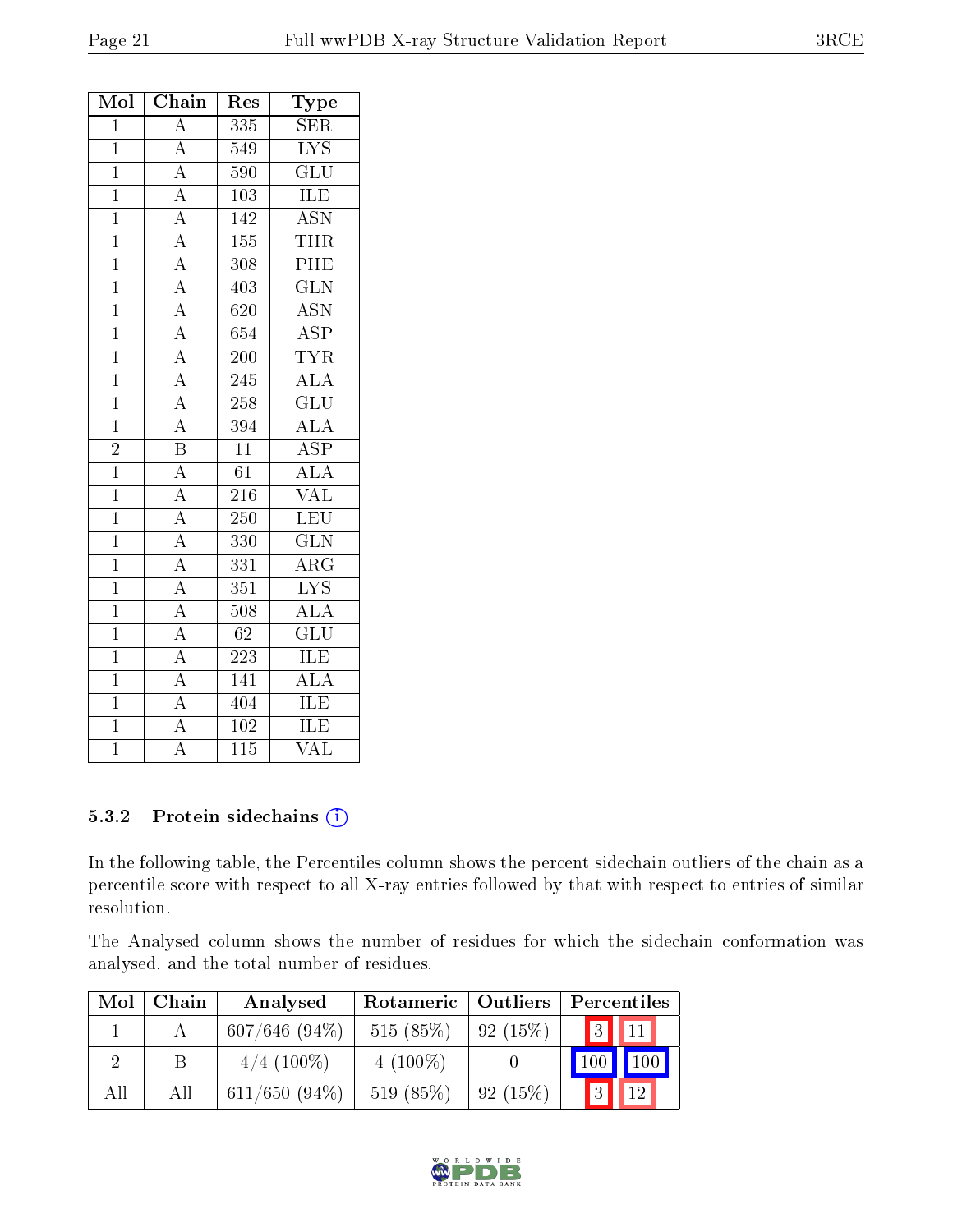| All (92) residues with a non-rotameric sidechain are listed below: |
|--------------------------------------------------------------------|
|--------------------------------------------------------------------|

| Mol            | Chain                                                                                                                                                                                                                                     | Res              | Type                                       |
|----------------|-------------------------------------------------------------------------------------------------------------------------------------------------------------------------------------------------------------------------------------------|------------------|--------------------------------------------|
| $\overline{1}$ | $\overline{A}$                                                                                                                                                                                                                            | $\overline{13}$  | <b>ILE</b>                                 |
| $\mathbf{1}$   |                                                                                                                                                                                                                                           | 20               | ILE                                        |
| $\overline{1}$ | $\frac{\overline{A}}{\overline{A}}$                                                                                                                                                                                                       | $\overline{21}$  | $\overline{\text{LEU}}$                    |
| $\mathbf{1}$   |                                                                                                                                                                                                                                           | $2\overline{9}$  | $\overline{\text{LEU}}$                    |
| $\overline{1}$ |                                                                                                                                                                                                                                           | $\overline{32}$  | LEU                                        |
| $\overline{1}$ |                                                                                                                                                                                                                                           | $\overline{33}$  | <b>TYR</b>                                 |
| $\overline{1}$ |                                                                                                                                                                                                                                           | $\overline{51}$  | <b>MET</b>                                 |
| $\overline{1}$ |                                                                                                                                                                                                                                           | $\overline{55}$  | $\overline{\mathrm{ASN}}$                  |
| $\overline{1}$ |                                                                                                                                                                                                                                           | 76               | $\overline{\text{ASP}}$                    |
| $\overline{1}$ |                                                                                                                                                                                                                                           | $\overline{83}$  | $\overline{\text{SER}}$                    |
| $\overline{1}$ |                                                                                                                                                                                                                                           | 88               | <b>THR</b>                                 |
| $\mathbf{1}$   |                                                                                                                                                                                                                                           | 89               | <b>TYR</b>                                 |
| $\mathbf{1}$   |                                                                                                                                                                                                                                           | 101              | $\overline{\text{SER}}$                    |
| $\overline{1}$ | $\frac{\overline{A}}{\overline{A}}\frac{\overline{A}}{\overline{A}}\frac{\overline{A}}{\overline{A}}\frac{\overline{A}}{\overline{A}}\frac{\overline{A}}{\overline{A}}\frac{\overline{A}}{\overline{A}}\frac{\overline{A}}{\overline{A}}$ | $\overline{10}3$ | <b>ILE</b>                                 |
| $\overline{1}$ |                                                                                                                                                                                                                                           | $\overline{107}$ | $\overline{\text{SER}}$                    |
| $\mathbf{1}$   |                                                                                                                                                                                                                                           | 112              | <b>SER</b>                                 |
| $\mathbf{1}$   |                                                                                                                                                                                                                                           | $\overline{113}$ | LEU                                        |
| $\overline{1}$ | $\frac{\overline{A}}{\overline{A}}$ $\frac{\overline{A}}{\overline{A}}$ $\frac{\overline{A}}{\overline{A}}$ $\frac{\overline{A}}{\overline{A}}$                                                                                           | 114              | <b>ILE</b>                                 |
| $\overline{1}$ |                                                                                                                                                                                                                                           | $\overline{115}$ | $\overline{\text{VAL}}$                    |
| $\overline{1}$ |                                                                                                                                                                                                                                           | 146              | $\overline{\text{ASN}}$                    |
| $\mathbf{1}$   |                                                                                                                                                                                                                                           | 147              |                                            |
| $\overline{1}$ |                                                                                                                                                                                                                                           | $\overline{152}$ | $\frac{\overline{\text{ARG}}}{\text{TYR}}$ |
| $\overline{1}$ |                                                                                                                                                                                                                                           | 155              | <b>THR</b>                                 |
| $\overline{1}$ |                                                                                                                                                                                                                                           | 157              | MET                                        |
| $\overline{1}$ |                                                                                                                                                                                                                                           | 161              | <b>VAL</b>                                 |
| $\overline{1}$ | $\overline{A}$                                                                                                                                                                                                                            | 167              | LEU                                        |
| $\overline{1}$ |                                                                                                                                                                                                                                           | 168              | $\overline{\text{LEU}}$                    |
| $\overline{1}$ | $\frac{\overline{A}}{\overline{A}}$                                                                                                                                                                                                       | 169              | <b>THR</b>                                 |
| $\overline{1}$ | $\overline{\rm A}$                                                                                                                                                                                                                        | 172              | $\rm{ARG}$                                 |
| $\mathbf 1$    | А                                                                                                                                                                                                                                         | 174              | THR                                        |
| 1              | A                                                                                                                                                                                                                                         | 183              | LEU                                        |
| $\mathbf{1}$   | $\overline{A}$                                                                                                                                                                                                                            | 189              | <b>ILE</b>                                 |
| $\mathbf{1}$   | $\overline{A}$                                                                                                                                                                                                                            | 196              | <b>TYR</b>                                 |
| $\mathbf 1$    | $\overline{A}$                                                                                                                                                                                                                            | 214              | <b>THR</b>                                 |
| $\mathbf{1}$   | $\overline{A}$                                                                                                                                                                                                                            | 215              | $\overline{\text{LEU}}$                    |
| $\mathbf{1}$   | $\overline{A}$                                                                                                                                                                                                                            | 223              | ILE                                        |
| $\mathbf{1}$   | $\overline{A}$                                                                                                                                                                                                                            | 226              | LEU                                        |
| $\mathbf{1}$   | $\overline{A}$                                                                                                                                                                                                                            | 237              | $\overline{\text{MET}}$                    |
| $\overline{1}$ | $\overline{\rm A}$                                                                                                                                                                                                                        | $\overline{244}$ | $\overline{\text{LEU}}$                    |
| $\mathbf{1}$   | $\overline{\rm A}$                                                                                                                                                                                                                        | 246              | LEU                                        |
| $\mathbf{1}$   | $\overline{A}$                                                                                                                                                                                                                            | 248              | <b>VAL</b>                                 |
| $\mathbf{1}$   | $\overline{\rm A}$                                                                                                                                                                                                                        | 273              | SER                                        |

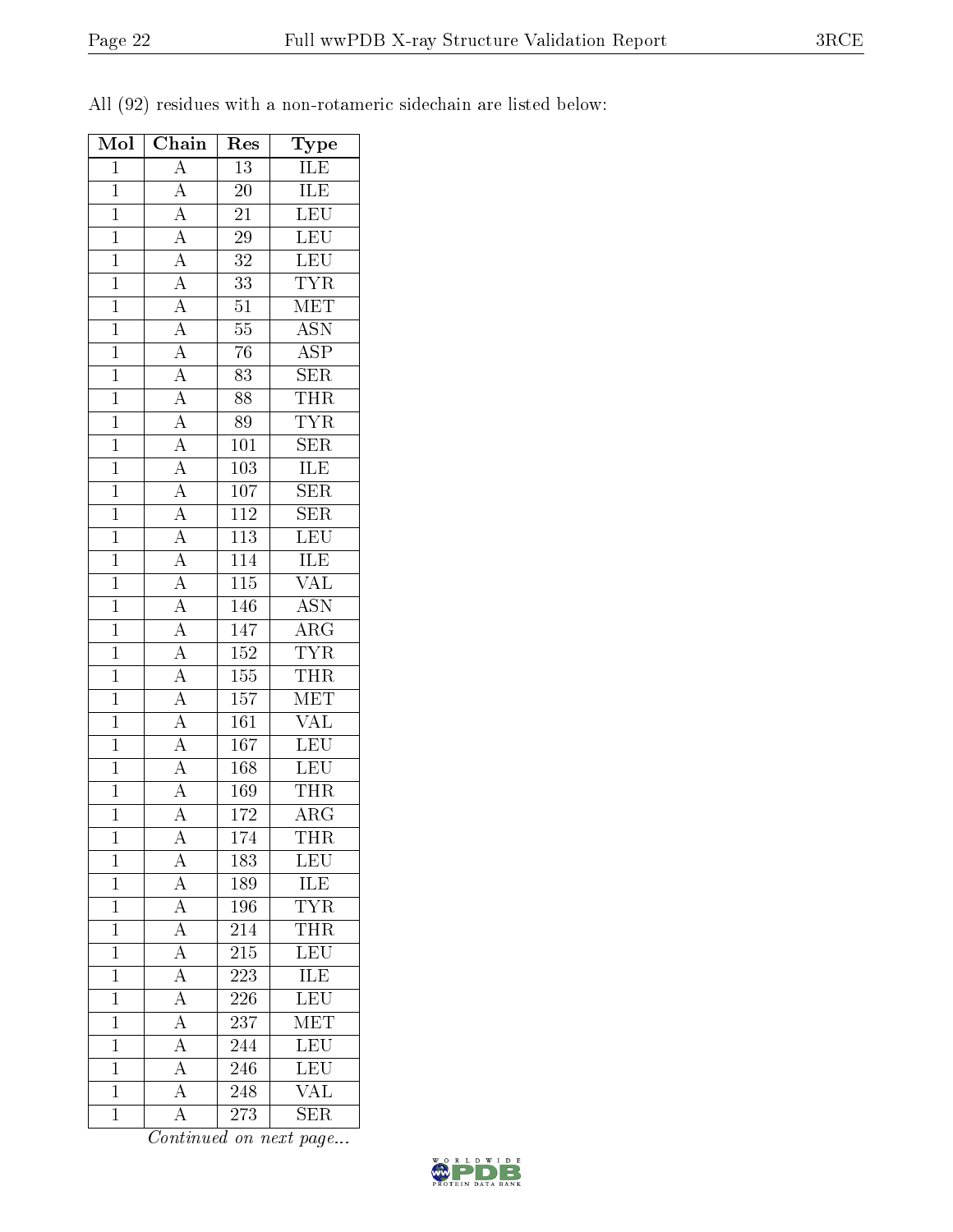| Mol            | $\cdots$ , $\cdots$<br>$\overline{\text{Chain}}$                                                                                                                                                                                                                                                                                                                                                                          | x.<br>Res        | $\mathbf{r}$ - $\mathbf{v}$<br>Type |
|----------------|---------------------------------------------------------------------------------------------------------------------------------------------------------------------------------------------------------------------------------------------------------------------------------------------------------------------------------------------------------------------------------------------------------------------------|------------------|-------------------------------------|
| $\mathbf{1}$   | $\overline{A}$                                                                                                                                                                                                                                                                                                                                                                                                            | 277              | ${\rm LEU}$                         |
| $\mathbf{1}$   |                                                                                                                                                                                                                                                                                                                                                                                                                           | 309              | $\overline{\text{MET}}$             |
| $\overline{1}$ |                                                                                                                                                                                                                                                                                                                                                                                                                           | 313              | $\frac{\text{VAL}}{\text{THR}}$     |
| $\mathbf{1}$   |                                                                                                                                                                                                                                                                                                                                                                                                                           | $\overline{316}$ |                                     |
| $\overline{1}$ |                                                                                                                                                                                                                                                                                                                                                                                                                           | $\overline{317}$ | <b>ILE</b>                          |
| $\overline{1}$ |                                                                                                                                                                                                                                                                                                                                                                                                                           | 320              | $\overline{\text{VAL}}$             |
| $\overline{1}$ |                                                                                                                                                                                                                                                                                                                                                                                                                           | 322              | <b>THR</b>                          |
| $\overline{1}$ |                                                                                                                                                                                                                                                                                                                                                                                                                           | $\overline{323}$ | ILE                                 |
| $\overline{1}$ |                                                                                                                                                                                                                                                                                                                                                                                                                           | $\overline{3}26$ | $\overline{\text{GLU}}$             |
| $\mathbf{1}$   |                                                                                                                                                                                                                                                                                                                                                                                                                           | 327              | $\overline{\text{VAL}}$             |
| $\mathbf{1}$   |                                                                                                                                                                                                                                                                                                                                                                                                                           | 329              | MET                                 |
| $\overline{1}$ |                                                                                                                                                                                                                                                                                                                                                                                                                           | $3\overline{31}$ | $\overline{\rm{ARG}}$               |
| $\overline{1}$ |                                                                                                                                                                                                                                                                                                                                                                                                                           | 333              | <b>SER</b>                          |
| $\overline{1}$ |                                                                                                                                                                                                                                                                                                                                                                                                                           | 337              | LEU                                 |
| $\overline{1}$ |                                                                                                                                                                                                                                                                                                                                                                                                                           | 340              | <b>ILE</b>                          |
| $\mathbf{1}$   | $\frac{\overline{A}}{\overline{A}} \frac{\overline{A}}{\overline{A}} \frac{\overline{A}}{\overline{A}} \frac{\overline{A}}{\overline{A}} \frac{\overline{A}}{\overline{A}} \frac{\overline{A}}{\overline{A}} \frac{\overline{A}}{\overline{A}} \frac{\overline{A}}{\overline{A}} \frac{\overline{A}}{\overline{A}} \frac{\overline{A}}{\overline{A}} \frac{\overline{A}}{\overline{A}} \frac{\overline{A}}{\overline{A}}$ | 352              | <b>ASP</b>                          |
| $\mathbf{1}$   |                                                                                                                                                                                                                                                                                                                                                                                                                           | 355              | $\overline{\text{SER}}$             |
| $\overline{1}$ |                                                                                                                                                                                                                                                                                                                                                                                                                           | 363              | LEU                                 |
| $\overline{1}$ |                                                                                                                                                                                                                                                                                                                                                                                                                           | 374              | LEU                                 |
| $\overline{1}$ |                                                                                                                                                                                                                                                                                                                                                                                                                           | $\overline{375}$ | $\overline{\text{ARG}}$             |
| $\mathbf{1}$   |                                                                                                                                                                                                                                                                                                                                                                                                                           | 377              | <b>THR</b>                          |
| $\overline{1}$ |                                                                                                                                                                                                                                                                                                                                                                                                                           | $\overline{378}$ | <b>ILE</b>                          |
| $\mathbf{1}$   |                                                                                                                                                                                                                                                                                                                                                                                                                           | $\overline{3}97$ | <b>ASN</b>                          |
| $\overline{1}$ |                                                                                                                                                                                                                                                                                                                                                                                                                           | 398              | $\overline{\text{PHE}}$             |
| $\overline{1}$ | $\overline{A}$                                                                                                                                                                                                                                                                                                                                                                                                            | 406              | LEU                                 |
| $\mathbf{1}$   | $\frac{\overline{A}}{\overline{A}}$                                                                                                                                                                                                                                                                                                                                                                                       | 408              | LEU                                 |
| $\overline{1}$ |                                                                                                                                                                                                                                                                                                                                                                                                                           | 414              | <b>LEU</b>                          |
| $\overline{1}$ |                                                                                                                                                                                                                                                                                                                                                                                                                           | 417              | $\overline{\text{LEU}}$             |
| $\overline{1}$ | $\overline{\rm A}$                                                                                                                                                                                                                                                                                                                                                                                                        | 418              | ILE                                 |
| 1              | A                                                                                                                                                                                                                                                                                                                                                                                                                         | 423              | ILE                                 |
| $\mathbf{1}$   | $\overline{A}$                                                                                                                                                                                                                                                                                                                                                                                                            | 435              | <b>SER</b>                          |
| $\overline{1}$ | $\frac{\overline{A}}{\overline{A}}$                                                                                                                                                                                                                                                                                                                                                                                       | 441              | $\overline{\text{SER}}$             |
| $\mathbf{1}$   |                                                                                                                                                                                                                                                                                                                                                                                                                           | 442              | $\overline{\text{TYR}}$             |
| $\overline{1}$ | $\overline{A}$                                                                                                                                                                                                                                                                                                                                                                                                            | 450              | LEU                                 |
| $\mathbf 1$    | $\overline{A}$                                                                                                                                                                                                                                                                                                                                                                                                            | 456              | $\rm{ARG}$                          |
| $\mathbf 1$    | $\overline{A}$                                                                                                                                                                                                                                                                                                                                                                                                            | 460              | $\overline{\text{VAL}}$             |
| $\mathbf 1$    | $\overline{A}$                                                                                                                                                                                                                                                                                                                                                                                                            | 488              | $\overline{\text{LYS}}$             |
| $\mathbf 1$    | $\overline{A}$                                                                                                                                                                                                                                                                                                                                                                                                            | $\overline{515}$ | <b>THR</b>                          |
| $\mathbf 1$    | $\overline{A}$                                                                                                                                                                                                                                                                                                                                                                                                            | 542              | PHE                                 |
| $\mathbf 1$    | $\overline{A}$                                                                                                                                                                                                                                                                                                                                                                                                            | 562              | <b>TYR</b>                          |
| $\mathbf 1$    | $\overline{A}$                                                                                                                                                                                                                                                                                                                                                                                                            | 583              | $\overline{\mathrm{ASN}}$           |
| $\mathbf{1}$   | $\overline{A}$                                                                                                                                                                                                                                                                                                                                                                                                            | 593              | $\overline{\text{LEU}}$             |

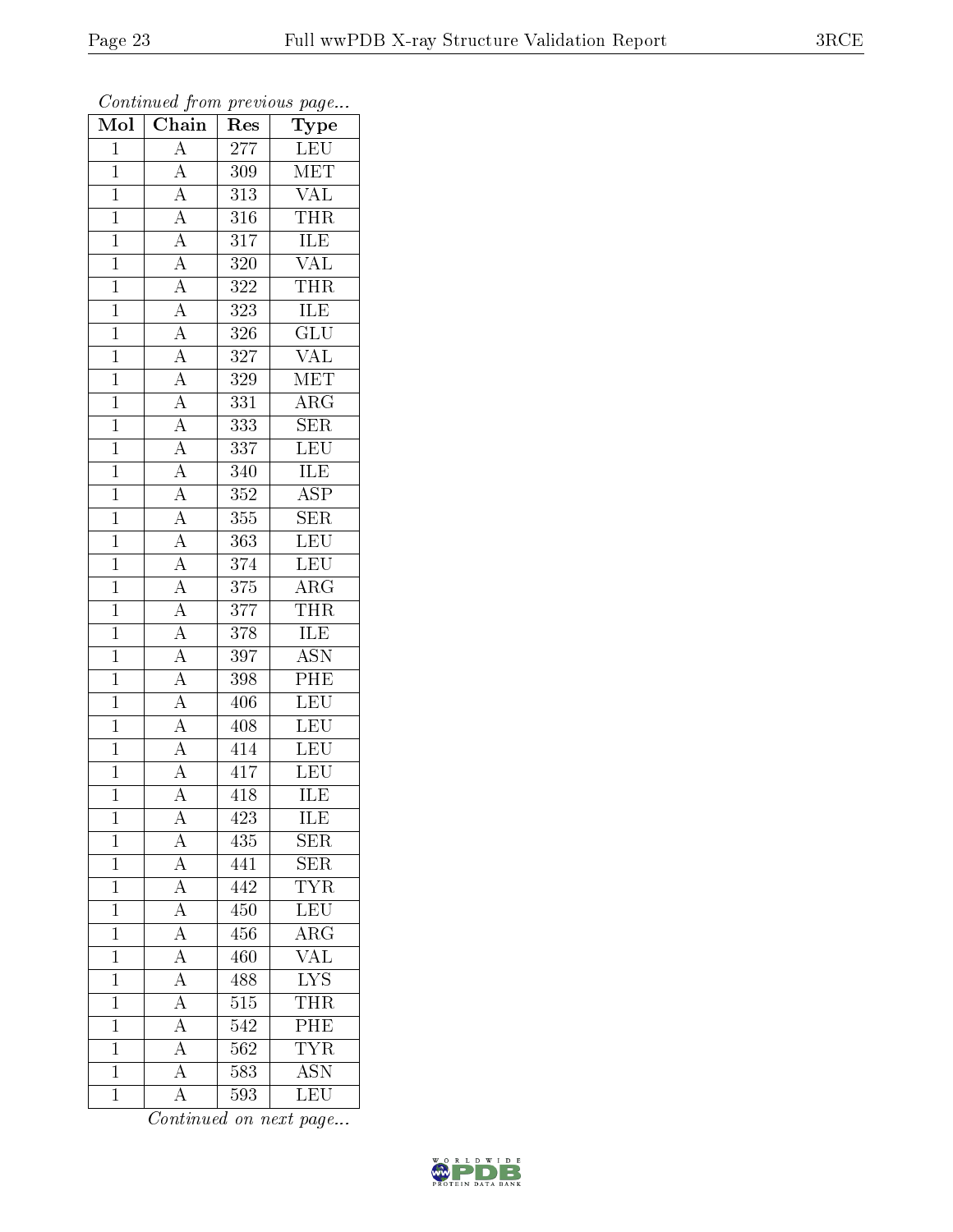| Conning Trong previous page |       |     |                         |  |  |  |  |  |
|-----------------------------|-------|-----|-------------------------|--|--|--|--|--|
| Mol                         | Chain | Res | <b>Type</b>             |  |  |  |  |  |
|                             |       | 594 | PHE                     |  |  |  |  |  |
| 1                           | А     | 596 | <b>SER</b>              |  |  |  |  |  |
| 1                           | А     | 609 | SER                     |  |  |  |  |  |
| 1                           | А     | 644 | THR                     |  |  |  |  |  |
| 1                           | А     | 654 | $\overline{\text{ASP}}$ |  |  |  |  |  |
| 1                           | А     | 661 | LEU                     |  |  |  |  |  |
| 1                           | А     | 697 | GLU                     |  |  |  |  |  |
|                             |       | 700 | THR                     |  |  |  |  |  |

Some sidechains can be flipped to improve hydrogen bonding and reduce clashes. All (11) such sidechains are listed below:

| Mol          | Chain          | $\operatorname{Res}$ | Type       |
|--------------|----------------|----------------------|------------|
| 1            | А              | 6                    | <b>ASN</b> |
| 1            | A              | 142                  | <b>ASN</b> |
| $\mathbf{1}$ | A              | 146                  | <b>ASN</b> |
| $\mathbf{1}$ | А              | 176                  | <b>ASN</b> |
| 1            | $\overline{A}$ | 203                  | ASN        |
| 1            | А              | 353                  | HIS        |
| 1            | А              | 410                  | ASN        |
| 1            | А              | 485                  | HIS        |
| 1            | А              | 583                  | <b>ASN</b> |
| 1            | А              | 645                  | ASN        |
| 1            |                | 698                  | GLN        |

#### 5.3.3 RNA  $(i)$

There are no RNA molecules in this entry.

### 5.4 Non-standard residues in protein, DNA, RNA chains (i)

1 non-standard protein/DNA/RNA residue is modelled in this entry.

In the following table, the Counts columns list the number of bonds (or angles) for which Mogul statistics could be retrieved, the number of bonds (or angles) that are observed in the model and the number of bonds (or angles) that are defined in the Chemical Component Dictionary. The Link column lists molecule types, if any, to which the group is linked. The Z score for a bond length (or angle) is the number of standard deviations the observed value is removed from the expected value. A bond length (or angle) with  $|Z| > 2$  is considered an outlier worth inspection. RMSZ is the root-mean-square of all Z scores of the bond lengths (or angles).

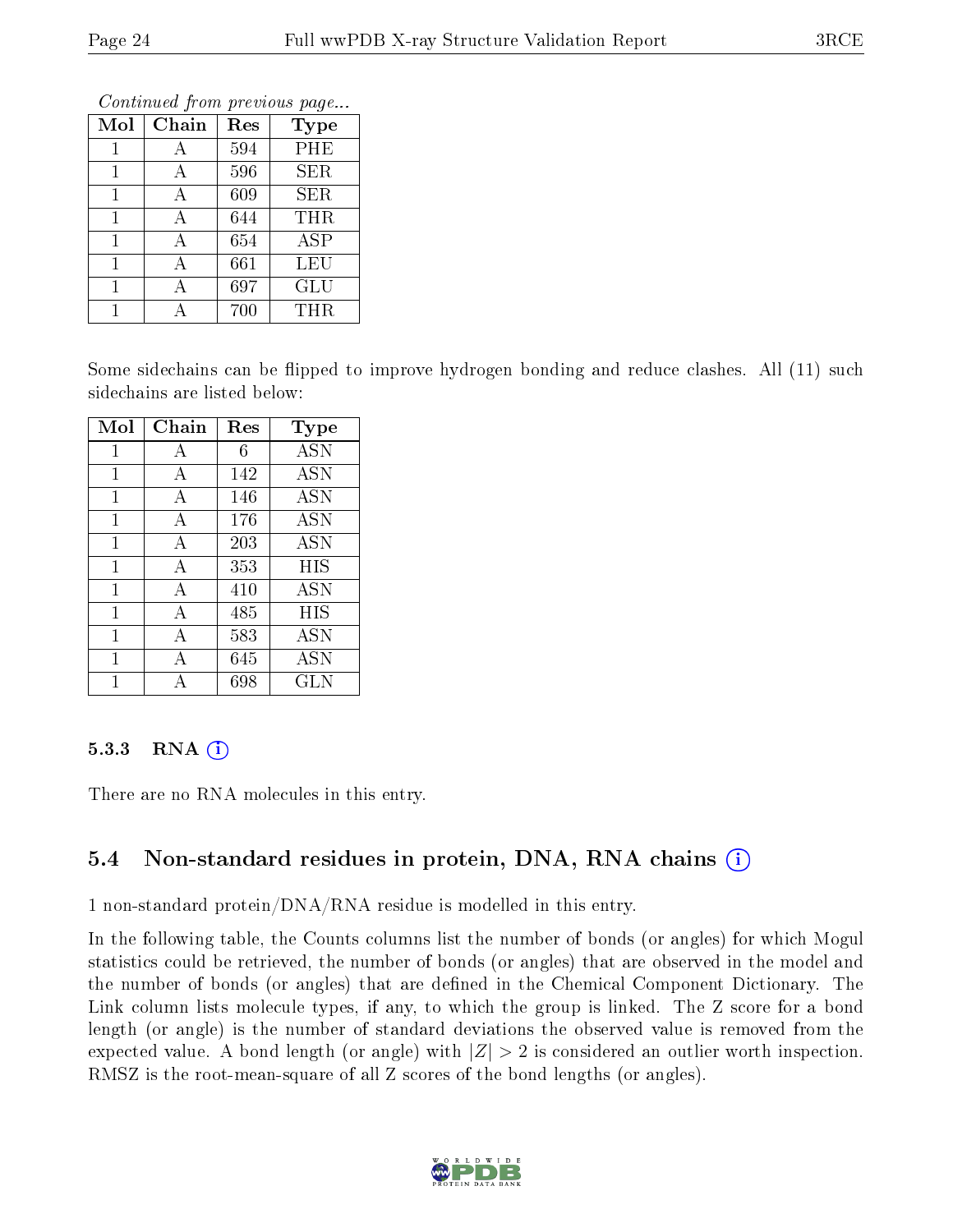| $\mid$ Type $\mid$ Chain $\mid$ Res $\mid$<br>$\bf{Mol}$ |     |  | $\perp$ Link |          | Bond lengths |          |                  | Bond angles                                                       |        |
|----------------------------------------------------------|-----|--|--------------|----------|--------------|----------|------------------|-------------------------------------------------------------------|--------|
|                                                          |     |  |              |          |              |          |                  | Counts   RMSZ $\mid \#  Z  > 2$   Counts   RMSZ $\mid \#  Z  > 2$ |        |
|                                                          | PPN |  |              | 12,14,15 | 0.96         | $1(8\%)$ | $\vert$ 13.18.20 | 1.88                                                              | 3(23%) |

In the following table, the Chirals column lists the number of chiral outliers, the number of chiral centers analysed, the number of these observed in the model and the number defined in the Chemical Component Dictionary. Similar counts are reported in the Torsion and Rings columns. '-' means no outliers of that kind were identified.

|     |  |   | Mol   Type   Chain   Res   Link   Chirals   Torsions   Rings |  |
|-----|--|---|--------------------------------------------------------------|--|
| PPN |  | - | $1/7/10/12$   $0/1/1/1$                                      |  |

All (1) bond length outliers are listed below:

|  |  |                            | $\top$ Mol   Chain   Res   Type   Atoms   $\;$ Z   Observed(Å)   Ideal(Å) |  |
|--|--|----------------------------|---------------------------------------------------------------------------|--|
|  |  | $16$   PPN   CB-CA   -2.40 | 148                                                                       |  |

All (3) bond angle outliers are listed below:

| Mol | Chain | $Res \mid$ | $\vert$ Type | Atoms       |         | Observed $(°)$ | Ideal $(^\circ)$ |
|-----|-------|------------|--------------|-------------|---------|----------------|------------------|
|     |       |            | <b>PPN</b>   | $CG-CB-CA$  | $-4.79$ | 104.39         | 114.10           |
|     |       |            | <b>PPN</b>   | $CE1-CZ-N1$ | -3.60   | 122.09         | 119.38           |
|     |       |            | PPN          | CB-CA-C     | $-2.11$ | 107.51         | 111 47           |

There are no chirality outliers.

All (1) torsion outliers are listed below:

| Mol | $\blacksquare$ Chain   Res   Type $\blacksquare$ |  | Atoms       |
|-----|--------------------------------------------------|--|-------------|
|     |                                                  |  | -C-CA-CB-CG |

There are no ring outliers.

1 monomer is involved in 1 short contact:

|  |             | Mol   Chain   Res   Type   Clashes   Symm-Clashes |
|--|-------------|---------------------------------------------------|
|  | $\perp$ PPN |                                                   |

#### 5.5 Carbohydrates (i)

There are no carbohydrates in this entry.

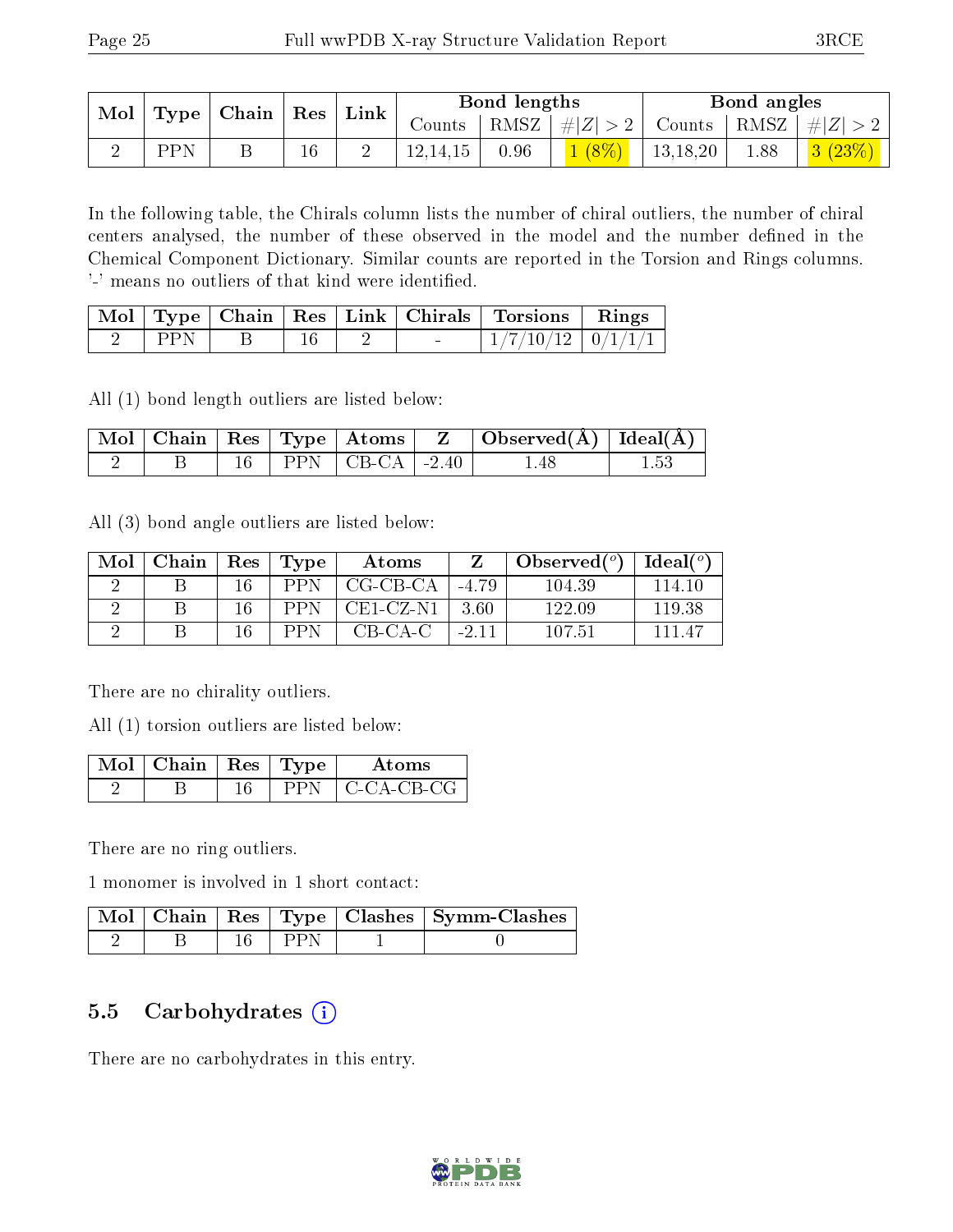### 5.6 Ligand geometry (i)

Of 2 ligands modelled in this entry, 2 are monoatomic - leaving 0 for Mogul analysis. There are no bond length outliers. There are no bond angle outliers. There are no chirality outliers. There are no torsion outliers. There are no ring outliers. No monomer is involved in short contacts.

### 5.7 [O](https://www.wwpdb.org/validation/2017/XrayValidationReportHelp#nonstandard_residues_and_ligands)ther polymers  $(i)$

There are no such residues in this entry.

### 5.8 Polymer linkage issues (i)

There are no chain breaks in this entry.

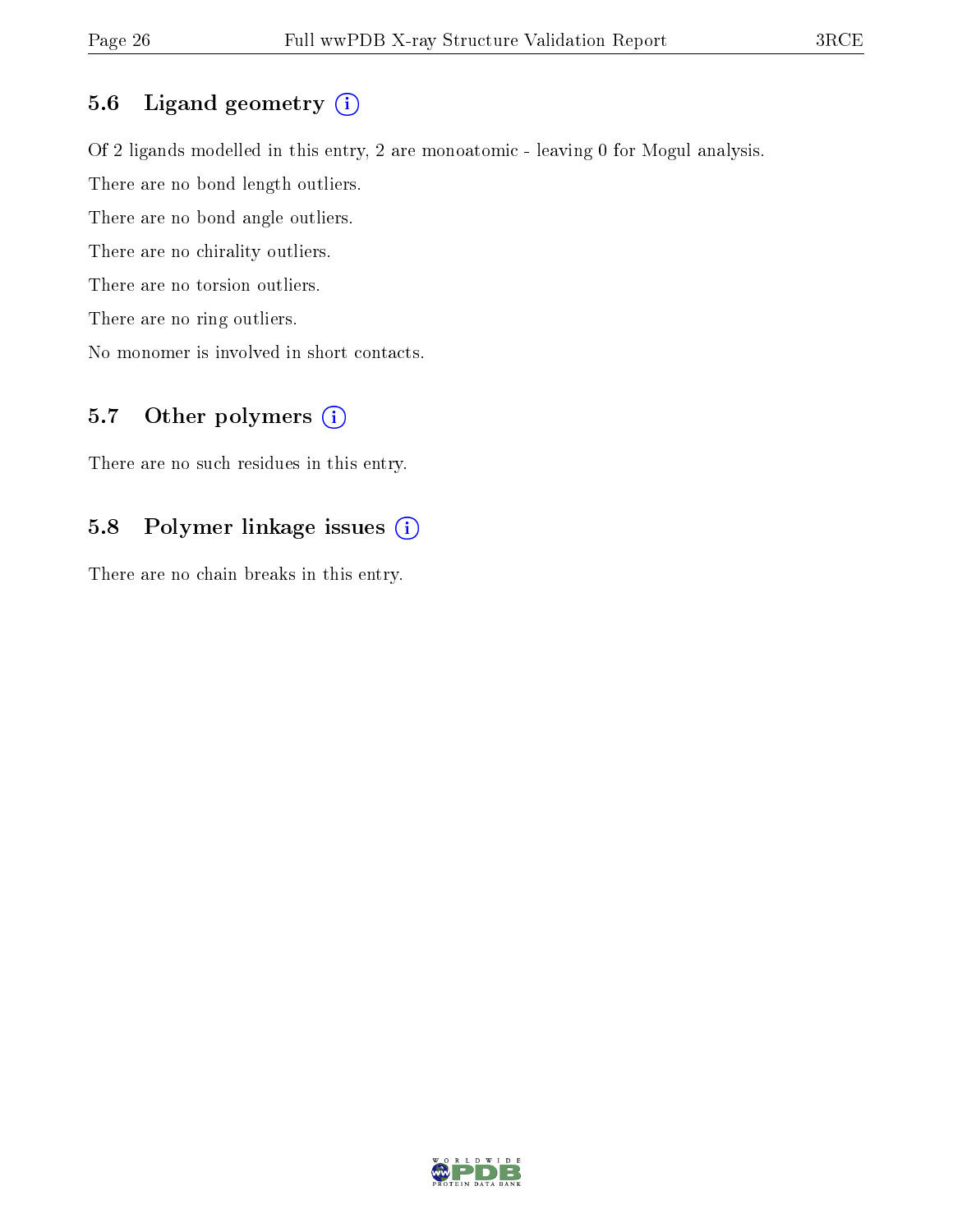## 6 Fit of model and data  $(i)$

### 6.1 Protein, DNA and RNA chains  $(i)$

In the following table, the column labelled  $#RSRZ> 2'$  contains the number (and percentage) of RSRZ outliers, followed by percent RSRZ outliers for the chain as percentile scores relative to all X-ray entries and entries of similar resolution. The OWAB column contains the minimum, median,  $95<sup>th</sup>$  percentile and maximum values of the occupancy-weighted average B-factor per residue. The column labelled ' $Q< 0.9$ ' lists the number of (and percentage) of residues with an average occupancy less than 0.9.

| Mol | Chain | Analysed        | ${ <\hspace{-1.5pt}{\mathrm{RSRZ}} \hspace{-1.5pt}>}$ | # $RSRZ>2$            | $OWAB(A^2)$       | Q <sub>0.9</sub> |
|-----|-------|-----------------|-------------------------------------------------------|-----------------------|-------------------|------------------|
|     |       | $683/724(94\%)$ | $-0.12$                                               | 24(3%)<br>44          | 73, 119, 191, 321 |                  |
|     |       | $7/8$ $(87%)$   | $-0.03$                                               | 0   100   100         | 88, 113, 133, 140 | $2(28%)$         |
| All | All   | $690/732(94\%)$ | $-0.12$                                               | $24(3\%)$<br>43<br>44 | 73, 119, 191, 321 | $2(0\%)$         |

All (24) RSRZ outliers are listed below:

| Mol            | Chain              | Res              | <b>Type</b>             | $\rm RSRZ$       |
|----------------|--------------------|------------------|-------------------------|------------------|
| $\mathbf{1}$   | $\overline{A}$     | 259              | GLU                     | $\overline{5.7}$ |
| $\mathbf{1}$   | $\overline{A}$     | 493              | <b>SER</b>              | 4.6              |
| $\overline{1}$ | $\overline{\rm A}$ | 622              | <b>PHE</b>              | 3.7              |
| $\overline{1}$ | $\overline{\rm A}$ | 258              | <b>GLU</b>              | $\overline{3.2}$ |
| $\overline{1}$ | $\overline{A}$     | 537              | <b>THR</b>              | $\overline{3.1}$ |
| $\overline{1}$ | $\overline{\rm A}$ | 11               | <b>ASN</b>              | $\overline{3.1}$ |
| $\overline{1}$ | $\overline{\rm A}$ | $\overline{532}$ | <b>LYS</b>              | $3.0\,$          |
| $\overline{1}$ | $\overline{A}$     | 220              | $\overline{\text{LYS}}$ | $3.0\,$          |
| $\overline{1}$ | $\overline{\rm A}$ | 536              | $\overline{\text{GLN}}$ | 2.8              |
| $\overline{1}$ | $\overline{A}$     | 405              | $\overline{\text{LYS}}$ | $\overline{2.7}$ |
| $\overline{1}$ | $\overline{\rm A}$ | 403              | $\overline{\text{GLN}}$ | $2.7^{\degree}$  |
| $\overline{1}$ | $\overline{\rm A}$ | 621              | $\overline{\rm ASP}$    | $2.6\,$          |
| $\overline{1}$ | $\overline{\rm A}$ | 494              | <b>SER</b>              | 2.4              |
| $\overline{1}$ | $\overline{\rm A}$ | 538              | <b>SER</b>              | $2\overline{.3}$ |
| $\overline{1}$ | $\overline{A}$     | 321              | $\overline{\text{ASN}}$ | $\overline{2.3}$ |
| $\overline{1}$ | $\overline{\rm A}$ | 520              | $\overline{\text{LYS}}$ | $2.\overline{3}$ |
| $\overline{1}$ | $\overline{A}$     | 462              | $\overline{\rm ALA}$    | $\overline{2.2}$ |
| $\mathbf{1}$   | $\overline{\rm A}$ | 521              | <b>GLU</b>              | $2.\overline{2}$ |
| $\overline{1}$ | $\overline{\rm A}$ | 693              | <b>GLN</b>              | $2.\overline{2}$ |
| $\overline{1}$ | $\overline{A}$     | 623              | $\rm{ARG}$              | 2.2              |
| $\overline{1}$ | $\overline{\rm A}$ | 322              | <b>THR</b>              | $2.1\,$          |
| $\overline{1}$ | $\overline{A}$     | 260              | $\overline{\text{LYS}}$ | 2.1              |
| $\mathbf{1}$   | $\overline{\rm A}$ | 13               | ILE                     | 2.0              |
| $\overline{1}$ | $\overline{\rm A}$ | $\overline{2}$   | $\operatorname{GLU}$    | 2.0              |